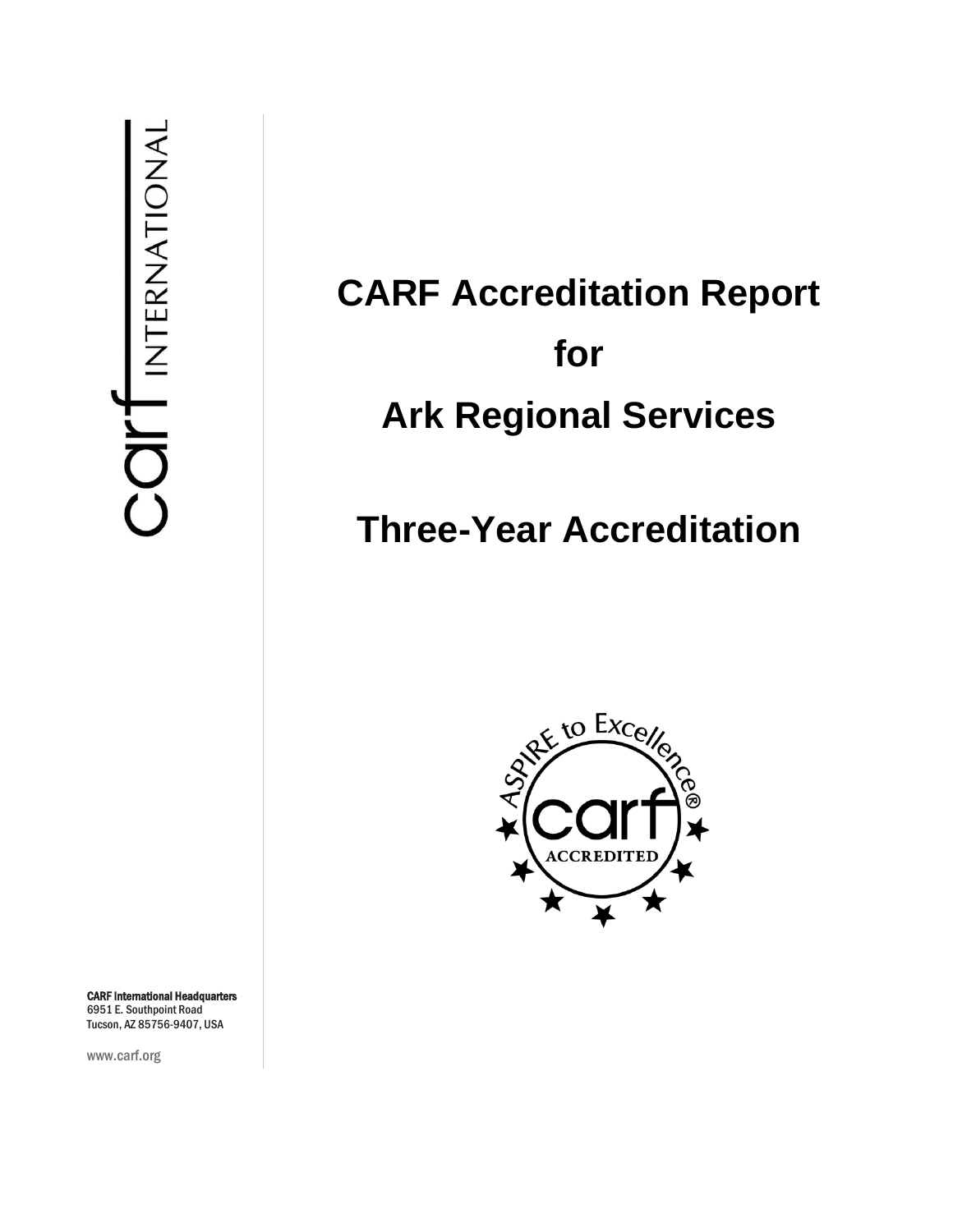## **Contents**

[Executive Summary](#page-3-0) [Survey Details](#page-4-0) **[Survey Participants](#page-4-1)** [Survey Activities](#page-4-2) [Program\(s\)/Service\(s\) Surveyed](#page-5-0) [Representations and Constraints](#page-5-1) **[Survey Findings](#page-5-2)** [Program\(s\)/Service\(s\) by Location](#page-25-0)

## **About CARF**

CARF is an independent, nonprofit accreditor of health and human services, enhancing the lives of persons served worldwide.

The accreditation process applies CARF's internationally recognized standards during an on-site survey conducted by peer surveyors. Accreditation, however, is an ongoing process that distinguishes a provider's service delivery and signals to the public that the provider is committed to continuous performance improvement, responsive to feedback, and accountable to the community and its other stakeholders.

CARF accreditation promotes providers' demonstration of value and Quality Across the Lifespan® of millions of persons served through application of rigorous organizational and program standards organized around the ASPIRE to Excellence® continuous quality improvement framework. CARF accreditation has been the recognized benchmark of quality health and human services for more than 50 years.

For more information or to contact CARF, please visit [www.carf.org/contact-us.](http://www.carf.org/contact-us)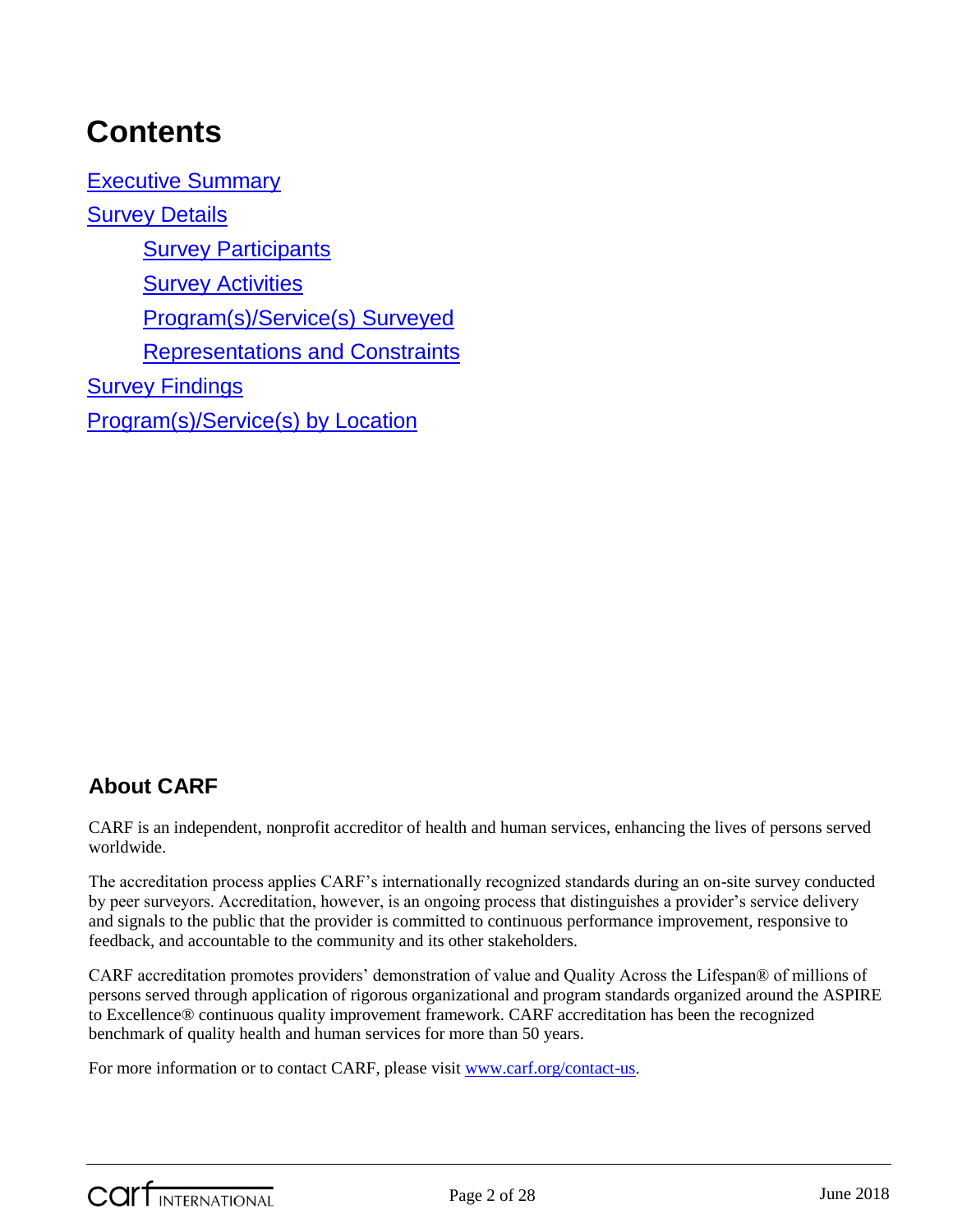#### **Organization**

Ark Regional Services 1150 North Third Street Laramie, WY 82072

#### **Organizational Leadership**

Kayc DeMaranville, VP-Support Services

#### **Survey Date(s)**

April 23, 2018–April 25, 2018

#### **Surveyor(s)**

Curtis A. Bass, Jr., M.S., Administrative James S. White, Program Jody Ellis, M.S.W., BCBA, Program

#### **Program(s)/Service(s) Surveyed**

Community Employment Services: Employment Supports Community Employment Services: Job Development Community Housing Community Integration Supported Living

#### **Previous Survey**

Three-Year Accreditation April 9, 2015–April 10, 2015

### **Accreditation Decision**

**Three-Year Accreditation Expiration: May 31, 2021**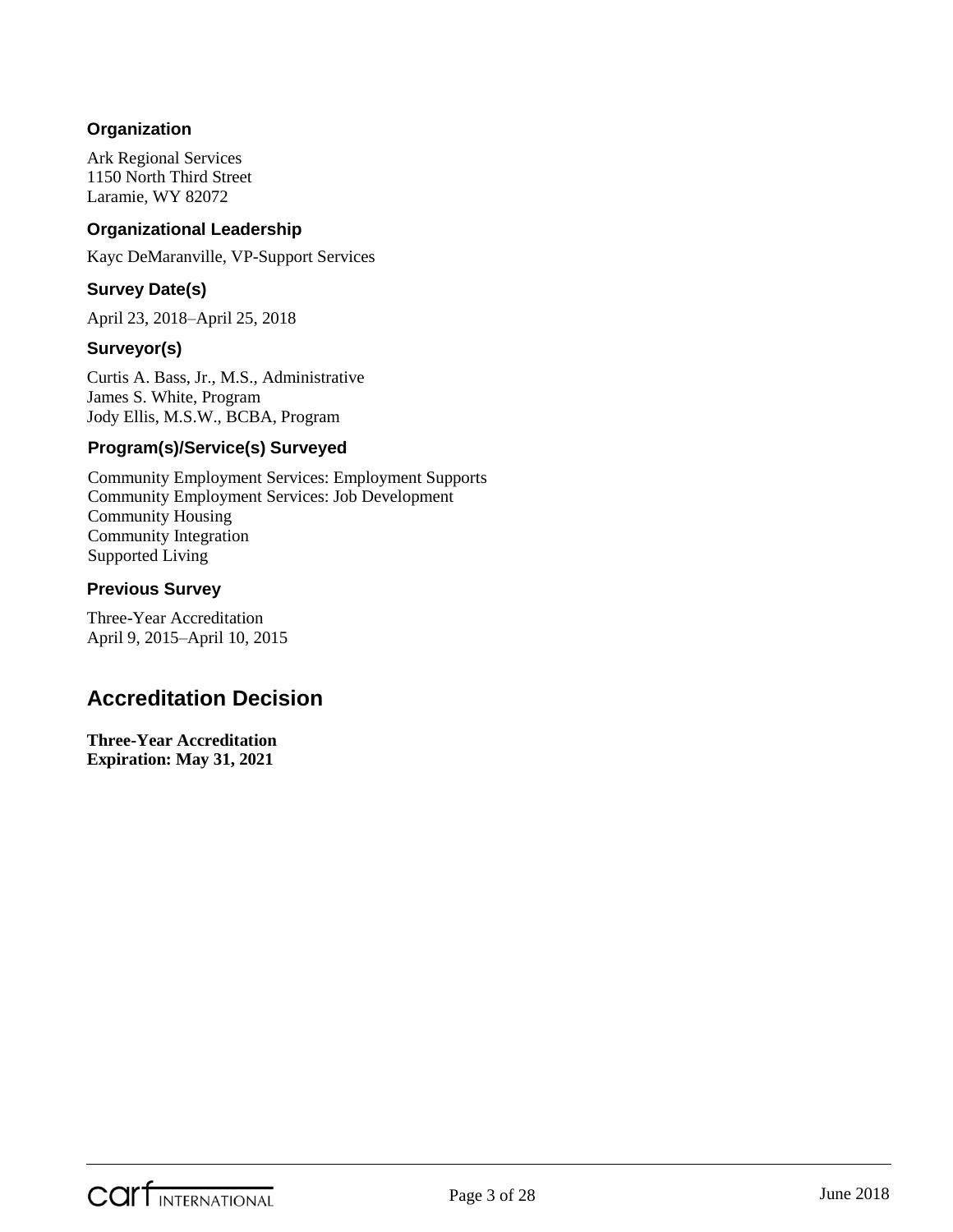## <span id="page-3-0"></span>**Executive Summary**

This report contains the findings of CARF's on-site survey of Ark Regional Services conducted April 23, 2018– April 25, 2018. This report includes the following information:

- Documentation of the accreditation decision and the basis for the decision as determined by CARF's consideration of the survey findings.
- Identification of the specific program(s)/service(s) and location(s) to which this accreditation decision applies.
- Identification of the CARF surveyor(s) who conducted the survey and an overview of the CARF survey process and how conformance to the standards was determined.
- Feedback on the organization's strengths and recognition of any areas where the organization demonstrated exemplary conformance to the standards.
- Documentation of the specific sections of the CARF standards that were applied on the survey.
- Recommendations for improvement in any areas where the organization did not meet the minimum requirements to demonstrate full conformance to the standards.
- Any consultative suggestions documented by the surveyor(s) to help the organization improve its program(s)/service(s) and business operations.

## **Accreditation Decision**

On balance, Ark Regional Services demonstrated substantial conformance to the standards. Ark Regional Services is a forward-thinking and innovative provider of community employment services, community integration, community housing, and supported living services in Laramie. The organization is highly regarded by the professional community, and it is a respected and valued member of the community at large. It benefits from an actively involved board, a vibrant and dedicated leadership team, and knowledgeable and dedicated personnel who carry out their responsibilities with professionalism. The organization fosters the ongoing solicitation and use of input from clients, personnel, and other stakeholders for decision making, planning, and ongoing performance improvement. Ark Regional Services is regarded with esteem by clients, clients' families, funders, employers, and other stakeholders, who expressed across-the-board satisfaction with the dedication of the staff members, the management, and the leadership as well as the high-caliber services provided by the organization. Families have relocated to Laramie to access the quality services for which the organization has garnered its fine reputation. The organization's innovative and community-inclusive programs include the Equestrian Center and Cooper Center for Creative Arts. It is designed and operated to benefit the clients. As evidenced by its accreditation preparation process, Ark Regional Services is committed to the utilization of the CARF standards as a foundation for its day-to-day service delivery practices and business functions. Areas for improvement are scattered throughout the standard sections. They include the expansion of the written ethical codes of conduct to address service delivery; the consistency of the conduct of corporate compliance risk assessments by the compliance officer; the development and implementation of certain policies or written procedures or practices in the areas of health and safety, program/service structure, and medication management; the training of personnel on clients' rights; the consistency with which personnel performance evaluations are performed at least annually; the expansion of the ongoing assessment of accessibility barriers to include technology and community integration, when appropriate; and the implementation of several aspects of the performance measurement and management system. The receptivity of the leadership and staff members to the consultation and other feedback provided during this survey instills confidence that Ark Regional Services possesses the willingness and capacity to bring it into full conformance to the standards.

Ark Regional Services appears likely to maintain and/or improve its current method of operation and demonstrates a commitment to ongoing quality improvement. Ark Regional Services is required to submit a post-survey Quality Improvement Plan (QIP) to CARF that addresses all recommendations identified in this report.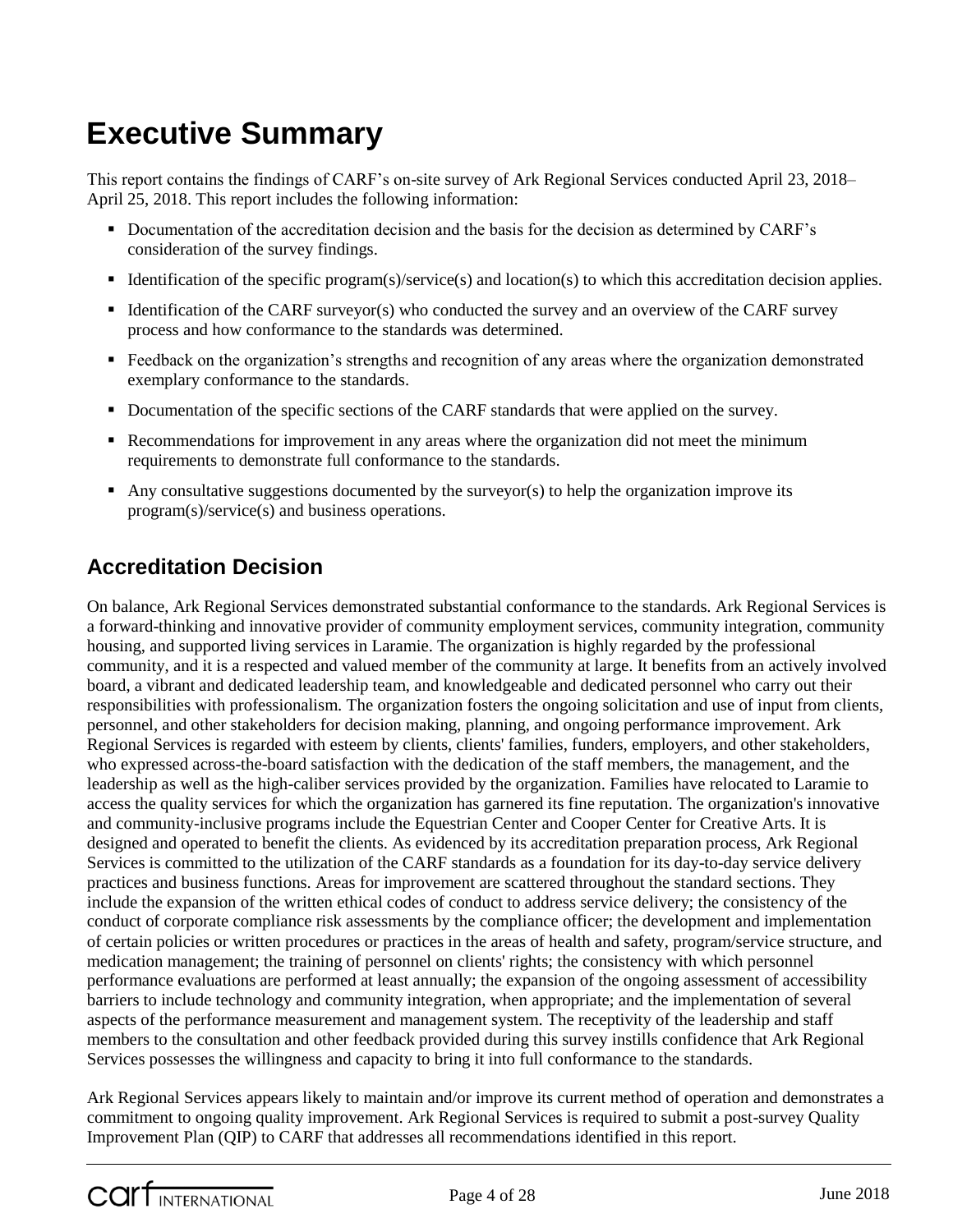**Ark Regional Services has earned a Three-Year Accreditation.** The leadership team and staff are complimented and congratulated for this achievement. In order to maintain this accreditation, throughout the term of accreditation, the organization is required to:

- Submit annual reporting documents and other required information to CARF, as detailed in the Accreditation Policies and Procedures section in the standards manual.
- Maintain ongoing conformance to CARF's standards, satisfy all accreditation conditions, and comply with all accreditation policies and procedures, as they are published and made effective by CARF.

## <span id="page-4-0"></span>**Survey Details**

## <span id="page-4-1"></span>**Survey Participants**

The survey of Ark Regional Services was conducted by the following CARF surveyor(s):

- Curtis A. Bass, Jr., M.S., Administrative
- James S. White, Program
- Jody Ellis, M.S.W., BCBA, Program

CARF considers the involvement of persons served to be vital to the survey process. As part of the accreditation survey for all organizations, CARF surveyors interact with and conduct direct, confidential interviews with consenting current and former persons served in the program(s)/service(s) for which the organization is seeking accreditation. In addition, as applicable and available, interviews may be conducted with family members and/or representatives of the persons served such as guardians, advocates, or members of their support system.

Interviews are also conducted with individuals associated with the organization, as applicable, which may include:

- The organization's leadership, such as board members, executives, owners, and managers.
- Business unit resources, such as finance and human resources.
- **Personnel who serve and directly interact with persons served in the program(s)/service(s) for which the** organization is seeking accreditation.
- Other stakeholders, such as referral sources, payers, insurers, and fiscal intermediaries.
- Community constituents and governmental representatives.

## <span id="page-4-2"></span>**Survey Activities**

Achieving CARF accreditation involves demonstrating conformance to the applicable CARF standards, evidenced through observable practices, verifiable results over time, and comprehensive supporting documentation. The survey of Ark Regional Services and its program(s)/service(s) consisted of the following activities:

- Confidential interviews and direct interactions, as outlined in the previous section.
- Direct observation of the organization's operations and service delivery practices.
- Observation of the organization's location(s) where services are delivered.
- Review of organizational documents, which may include policies; plans; written procedures; promotional materials; governing documents, such as articles of incorporation and bylaws; financial statements; and other documents necessary to determine conformance to standards.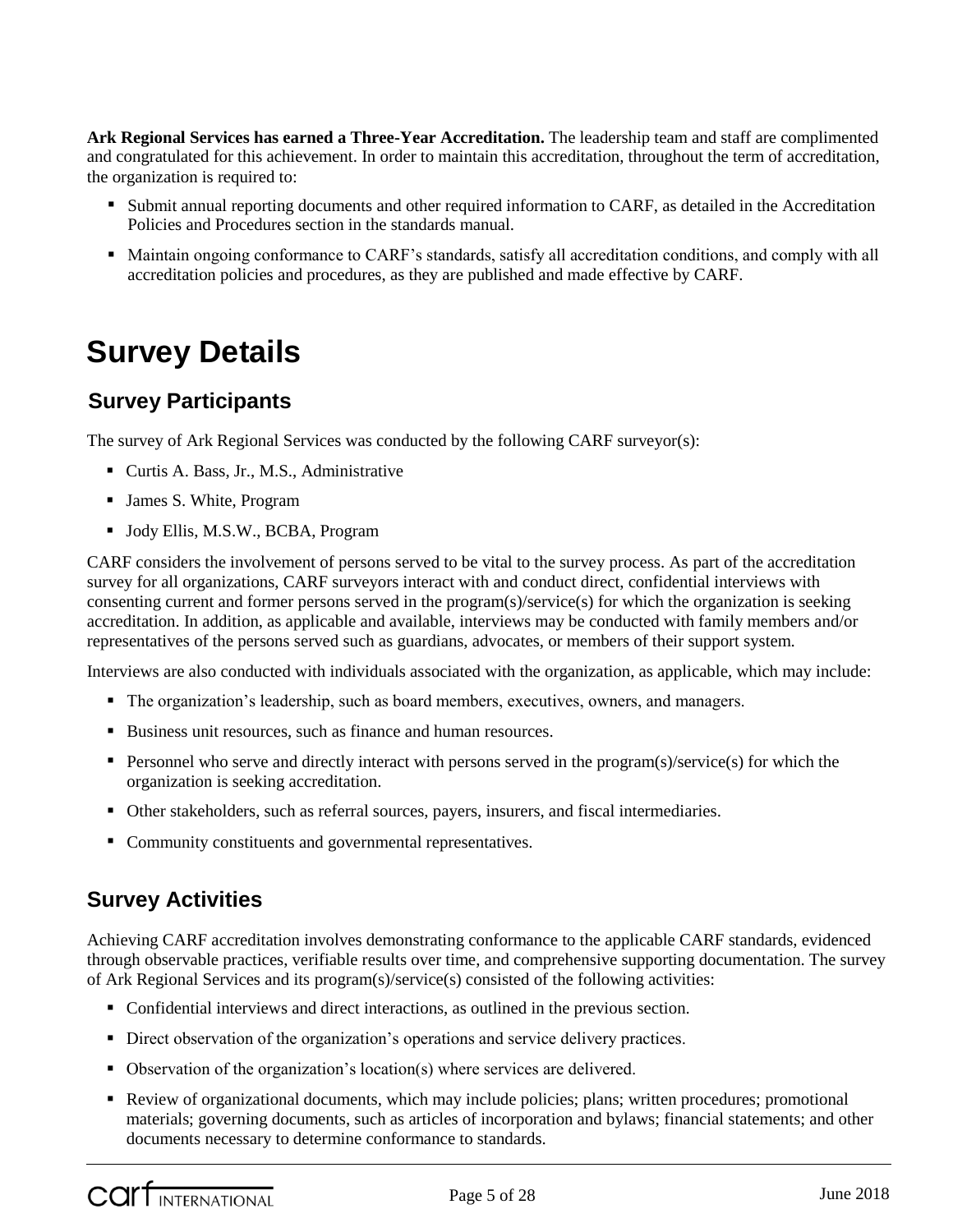- Review of documents related to program/service design, delivery, outcomes, and improvement, such as program descriptions, records of services provided, documentation of reviews of program resources and services conducted, and program evaluations.
- Review of records of current and former persons served.

## <span id="page-5-0"></span>**Program(s)/Service(s) Surveyed**

The survey addressed by this report is specific to the following program(s)/service(s):

- Community Employment Services: Employment Supports
- Community Employment Services: Job Development
- Community Housing
- Community Integration
- Supported Living

A list of the organization's accredited program(s)/service(s) by location is included at the end of this report.

### <span id="page-5-1"></span>**Representations and Constraints**

The accreditation decision and survey findings contained in this report are based on an on-balance consideration of the information obtained by the surveyor(s) during the on-site survey. Any information that was unavailable, not presented, or outside the scope of the survey was not considered and, had it been considered, may have affected the contents of this report. If at any time CARF subsequently learns or has reason to believe that the organization did not participate in the accreditation process in good faith or that any information presented was not accurate, truthful, or complete, CARF may modify the accreditation decision, up to and including revocation of accreditation.

## <span id="page-5-2"></span>**Survey Findings**

This report provides a summary of the organization's strengths and identifies the sections of the CARF standards that were applied on the survey and the findings in each area. In conjunction with its evaluation of conformance to the specific program/service standards, CARF assessed conformance to its business practice standards, referred to as Section 1. ASPIRE to Excellence, which are designed to support the delivery of the program(s)/service(s) within a sound business operating framework to promote long-term success.

The specific standards applied from each section vary based on a variety of factors, including, but not limited to, the scope(s) of the program(s)/service(s), population(s) served, location(s), methods of service delivery, and survey type. Information about the specific standards applied on each survey is included in the standards manual and other instructions that may be provided by CARF.

## **Areas of Strength**

CARF found that Ark Regional Services demonstrated the following strengths:

 Ark Regional Services is fortunate to have a dynamic leadership team that steers the organization in the provision of new and innovative programs.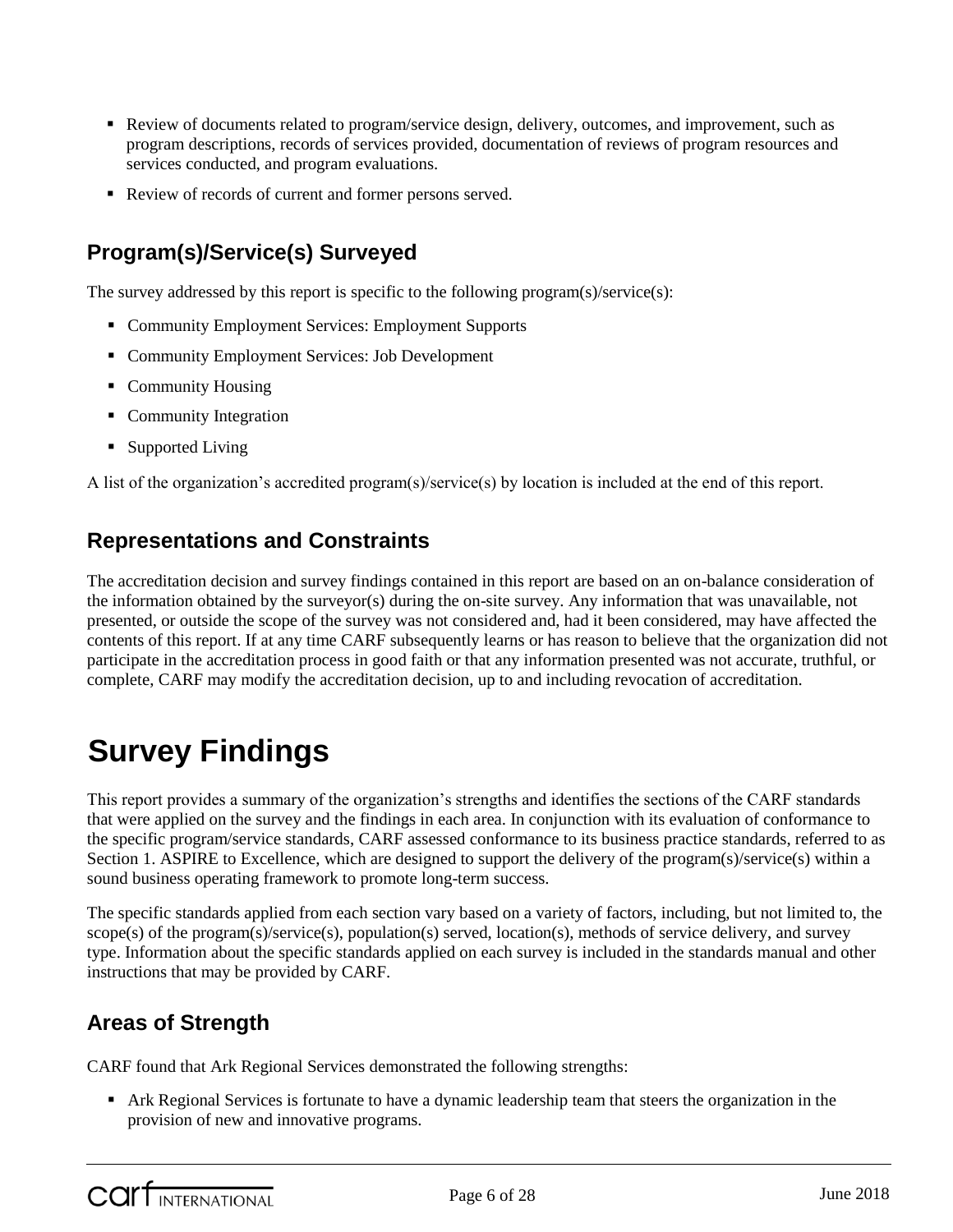- **Staff members and clients' families display a great deal of loyalty to Ark Regional Services and readily** described the benefits of the organization and its services. Funders and regulators expressed that the organization is among the best service providers in the state of Wyoming.
- Many staff members appear to have developed a strong bond with the clients. They demonstrate a commitment to act in the best interests of the clients. The personnel are willing to listen to and support the clients to achieve higher levels of independence.
- The homes operated by Ark Regional Services fit nicely into the various neighborhoods in which they are located around Laramie. The spacious living environments the organization provides allow for the clients' privacy.
- The Clubhouse, where the organization recently began to utilize space, is a convenient location for the clients who reside at North 3rd Street - Apts to meet with their friends and to participate in a variety of group activities geared to promoting social interactions and developing personal relationships.
- Ark Regional Services does an excellent job of incorporating a variety of assistive technology and reasonable accommodations in the individualized plan of care to ensure that the needs of the client in these areas are fully addressed. They include adaptive utensils and equipment, saddles, lifts, medical devices, communication aids, iPad® devices, and dietary accommodations. The organization's use of the *Simply*Home System assistive care platform for four clients helps ensure that their in-home safety needs are met while their independence is simultaneously optimized.
- Ark Regional Services is complimented for developing a professional website that its various stakeholder groups can easily navigate to obtain desired information. The website includes a well-documented scope of services and links to a variety of resources that provide invaluable information, including the organization's annual report, newsletters, strategic plan initiatives, and privacy practices.
- The positive behavioral supports Ark Regional Services incorporates in the clients' plans of care are effective techniques that encourage the staff members to focus on the use of proactive measures to mitigate the occurrence of target behaviors as well as the identification of emergent behaviors that could minimize the escalation of behavior.
- The mutually respectful relationships among the staff members, and among the staff members and clients, are refreshing to observe and reflective of the staff members' mutual commitment to the provision of quality services to the clients.
- Ark Regional Services continues to develop and expand an array of nonvocational options based on the preferences of clients who choose to not work or who are unable to work at this time due to economic conditions.
- Contracted employers expressed a very high level of satisfaction with Ark Regional Services. Across the board, they stated that they are greatly impressed with the availability, follow-up, and assistance they receive, which ensure that the clients are acclimated to their jobs and have the skills necessary to maintain employment.
- The organization maintains a large fleet of vehicles, including vans and sedans, which are used to transport clients. The well-maintained vehicles have up-to-date service records and carry a full complement of safetyrelated equipment and documentation.
- The clients of Ark Regional Services are offered opportunities to learn critical skills through volunteer activities in the community of Laramie. Of greater importance, however, are the positive relationships among people with and without disabilities, the local community, and the organizations that are developed through these experiences. Volunteerism validates the gifts and talents of the clients, who not only receive supports, but also are afforded opportunities to give back to their community many times over.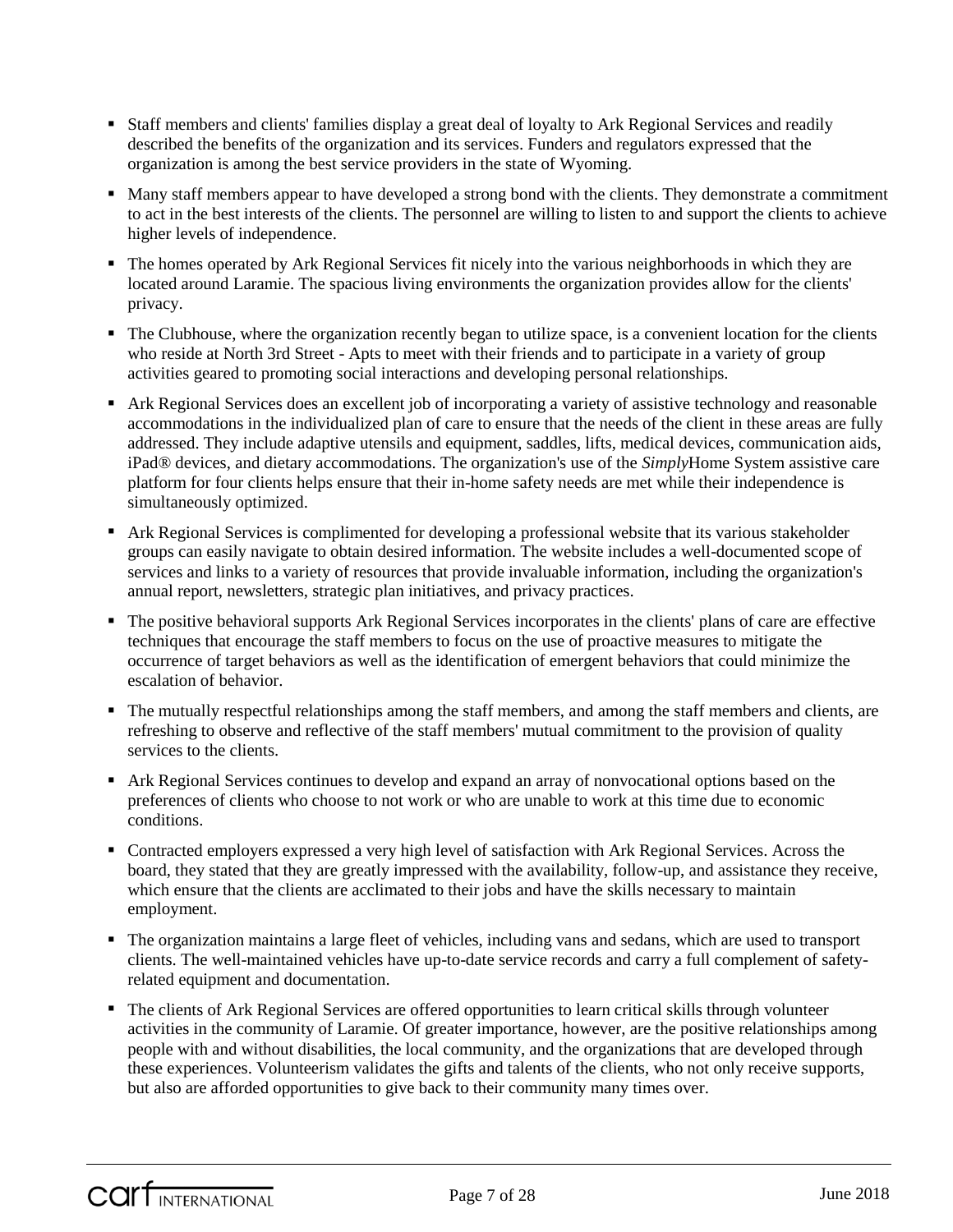**Ark Regional Services also demonstrated exemplary conformance to the standards as set forth below.**  Recognition of exemplary conformance indicates a practice that produces outstanding business or clinical results and/or is innovative or creative and beneficial to be shared with the field.

 Ark Regional Services has developed two exemplary programs to replace its traditional sheltered day programs. The Equestrian Center and Cooper Center for Creative Arts provide innovative and forwardthinking options for the clients. The Equestrian Center introduces clients with disabilities, including acquired brain injuries, to horses by using the physical and sensory input provided through therapeutic riding and other equestrian supports. This exciting therapy program has received numerous awards from the local board of education as well as the Professional Association of Therapeutic Horsemanship International. Cooper Center for Creative Arts provides the artists with unique artistic opportunities for creative expression, including dance, theater productions, music, and an expansive art program. The art gallery and theater provide excellent community venues for the artists to interact with local artists and other residents of Laramie. Many artists have sold their artwork through Cooper Center for Creative Arts. One artist is self-published, and another has been commissioned to illustrate a book cover.

 $(4.G.2.e.(3), 4.G.2.e.(4), 4.G.2.e.(5))$ 

## **Opportunities for Quality Improvement**

The CARF survey process identifies opportunities for continuous improvement, a core concept of "aspiring to excellence." This section of the report lists the sections of the CARF standards that were applied on the survey, including a description of the business practice area and/or the specific program(s)/service(s) surveyed and a summary of the key areas addressed in that section of the standards.

In this section of the report, a recommendation identifies any standard for which CARF determined that the organization did not meet the minimum requirements to demonstrate full conformance. All recommendations must be addressed in a QIP submitted to CARF.

In addition, consultation may be provided for areas of or specific standards where the surveyor(s) documented suggestions that the organization may consider to improve its business or service delivery practices. Note that consultation may be offered for areas of specific standards that do not have any recommendations. Such consultation does not indicate nonconformance to the standards; it is intended to offer ideas that the organization might find helpful in its ongoing quality improvement efforts. The organization is not required to address consultation.

When CARF surveyors visit an organization, their role is that of independent peer reviewers, and their goal is not only to gather an assess information to determine conformance to the standards, but also to engage in relevant and meaningful consultative dialogue. Not all consultation or suggestions discussed during the survey are noted in this report. The organization is encouraged to review any notes made during the survey and consider the consultation or suggestions that were discussed.

During the process of preparing for a CARF accreditation survey, an organization may conduct a detailed selfassessment and engage in deliberations and discussions within the organization as well as with external stakeholders as it considers ways to implement and use the standards to guide its quality improvement efforts. The organization is encouraged to review these discussions and deliberations as it considers ways to implement innovative changes and further advance its business and service delivery practices.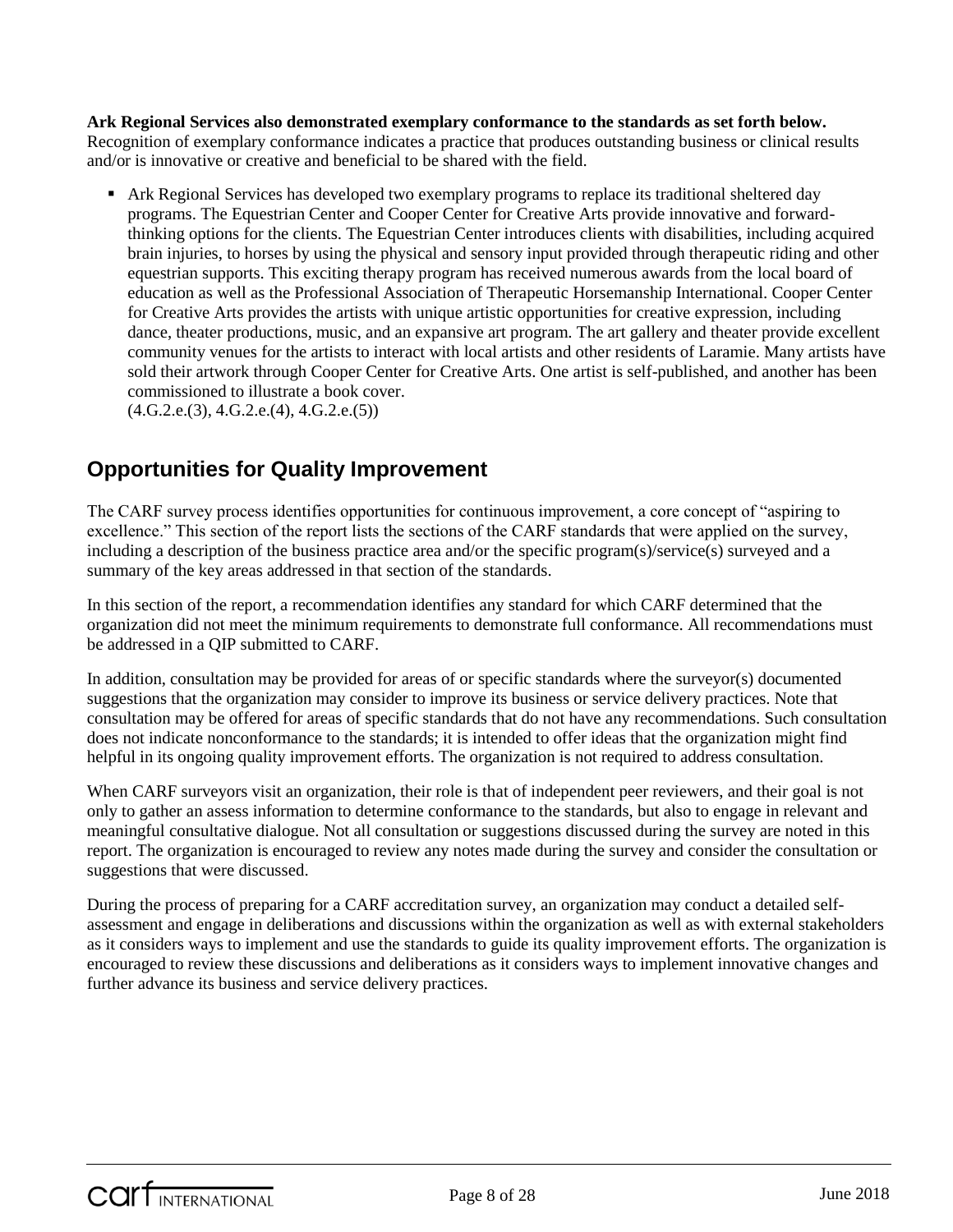## **Section 1. ASPIRE to Excellence®**

## **1.A. Leadership**

#### **Description**

CARF-accredited organizations identify leadership that embraces the values of accountability and responsibility to the individual organization's stated mission. The leadership demonstrates corporate social responsibility.

#### **Key Areas Addressed**

- Leadership structure
- Leadership guidance
- Commitment to diversity
- Corporate responsibility
- Corporate compliance

#### **Recommendations**

**1.A.6.a.(6)(a)(i) 1.A.6.a.(6)(a)(ii) 1.A.6.a.(6)(a)(iii) 1.A.6.a.(6)(c) 1.A.6.a.(6)(e)**

It is recommended that the written ethical codes of conduct be expanded to include, regarding service delivery, the exchange of gifts, money, and gratuities; personal property, and witnessing of legal documents.

#### **1.A.7.c.(2)(b)**

Ark Regional Services is urged to expand the role of the compliance officer to include the consistent conduct of corporate compliance risk assessments. The information generated through this activity could become an integral component of strategic planning, the performance measurement and management system, and performance improvement.

## **1.C. Strategic Planning**

#### **Description**

CARF-accredited organizations establish a foundation for success through strategic planning focused on taking advantage of strengths and opportunities and addressing weaknesses and threats.

#### **Key Areas Addressed**

- Strategic planning considers stakeholder expectations and environmental impacts
- Written strategic plan sets goals
- Plan is implemented, shared, and kept relevant

#### **Recommendations**

There are no recommendations in this area.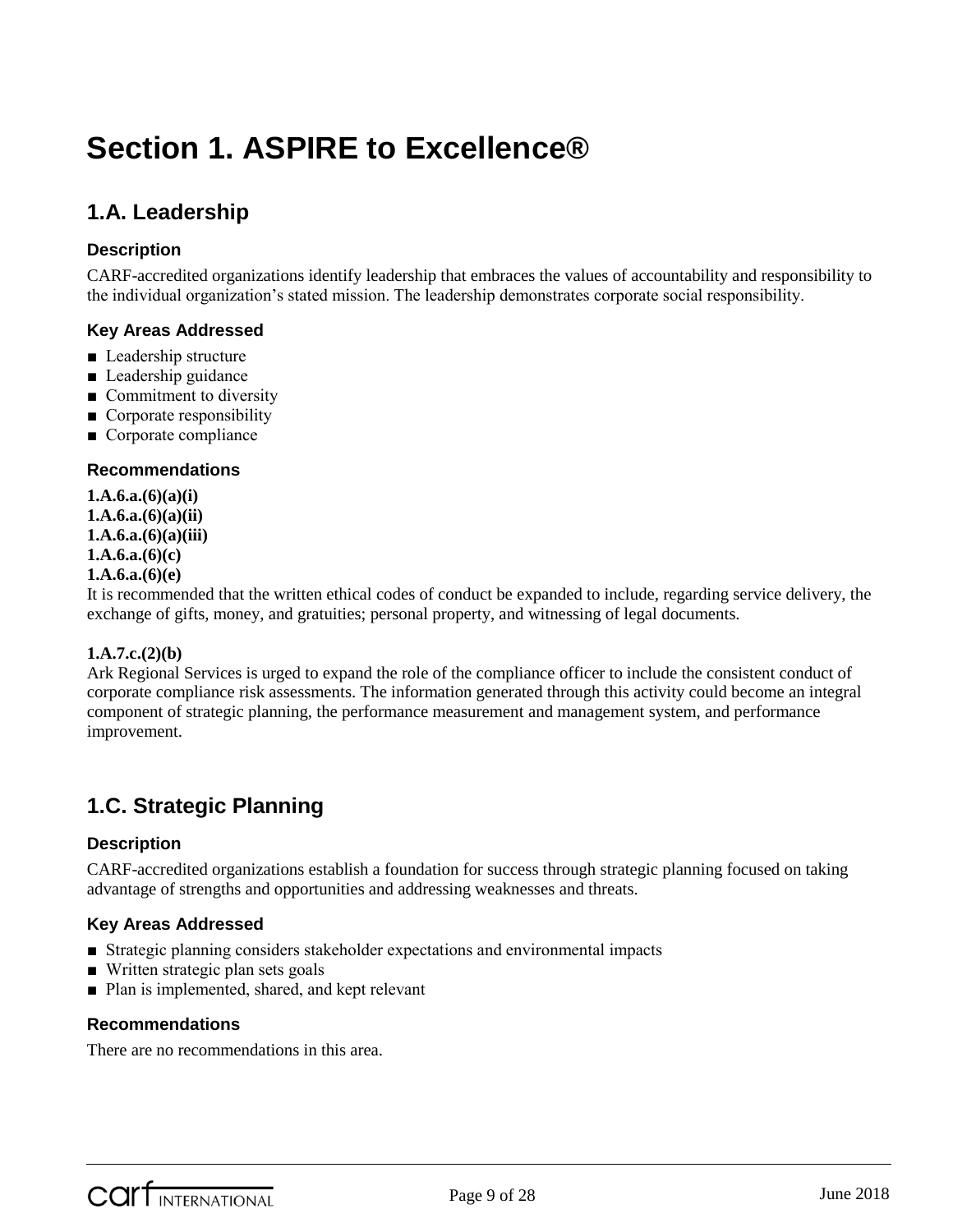## **1.D. Input from Persons Served and Other Stakeholders**

#### **Description**

CARF-accredited organizations continually focus on the expectations of the persons served and other stakeholders. The standards in this subsection direct the organization's focus to soliciting, collecting, analyzing, and using input from all stakeholders to create services that meet or exceed the expectations of the persons served, the community, and other stakeholders.

#### **Key Areas Addressed**

- Ongoing collection of information from a variety of sources
- Analysis and integration into business practices
- Leadership response to information collected

#### **Recommendations**

There are no recommendations in this area.

## **1.E. Legal Requirements**

#### **Description**

CARF-accredited organizations comply with all legal and regulatory requirements.

#### **Key Areas Addressed**

■ Compliance with all legal/regulatory requirements

#### **Recommendations**

There are no recommendations in this area.

### **1.F. Financial Planning and Management**

#### **Description**

CARF-accredited organizations strive to be financially responsible and solvent, conducting fiscal management in a manner that supports their mission, values, and performance objectives. Fiscal practices adhere to established accounting principles and business practices. Fiscal management covers daily operational cost management and incorporates plans for long-term solvency.

#### **Key Areas Addressed**

- Budget(s) prepared, shared, and reflective of strategic planning
- Financial results reported/compared to budgeted performance
- Organization review
- Fiscal policies and procedures
- Review of service billing records and fee structure
- Financial review/audit
- Safeguarding funds of persons served

#### **Recommendations**

There are no recommendations in this area.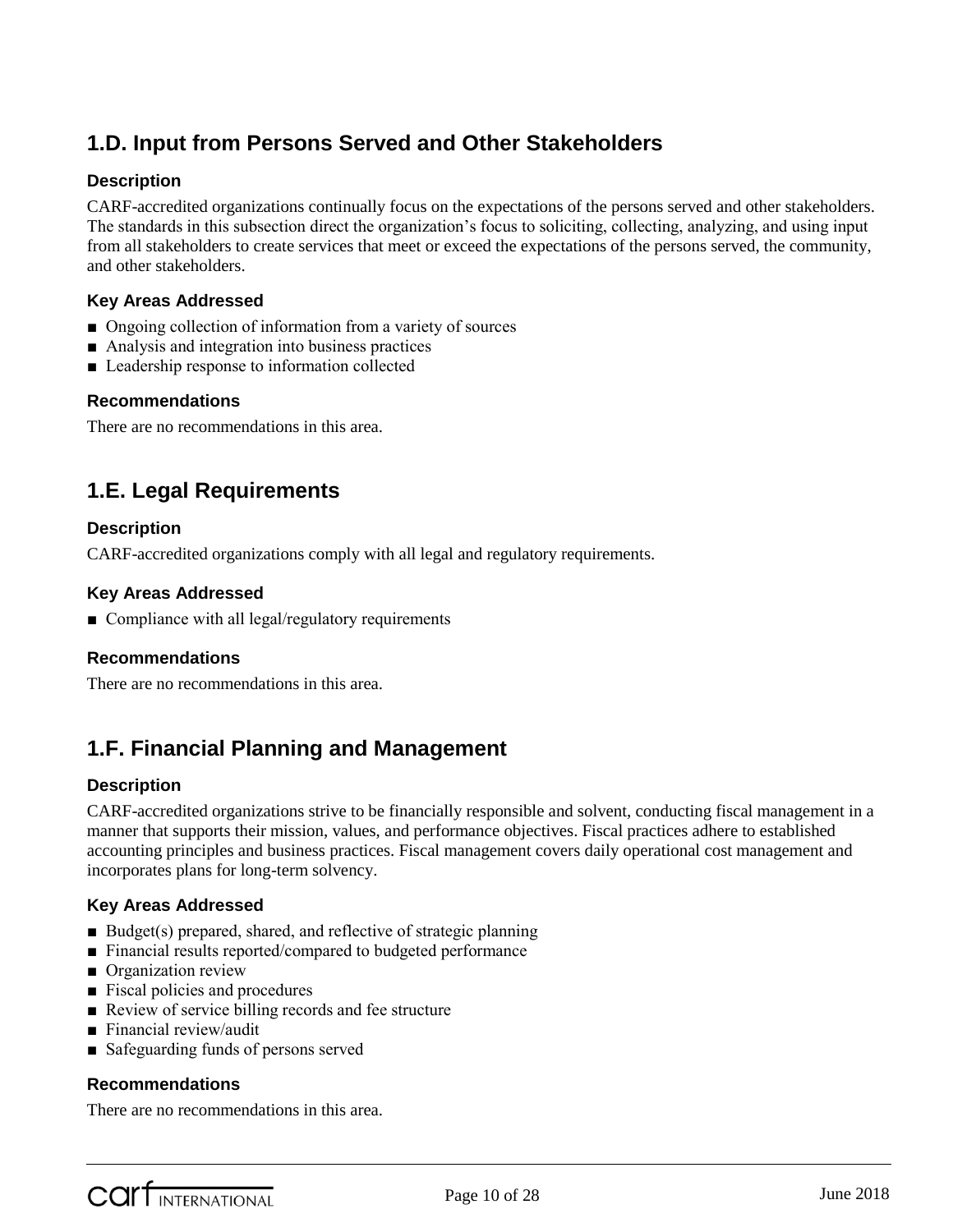#### **Consultation**

• The organization is encouraged to increase the frequency with which it evaluates its fee structure in comparison with that of other providers.

### **1.G. Risk Management**

#### **Description**

CARF-accredited organizations engage in a coordinated set of activities designed to control threats to their people, property, income, goodwill, and ability to accomplish goals.

#### **Key Areas Addressed**

- Identification of loss exposures
- Development of risk management plan
- Adequate insurance coverage

#### **Recommendations**

There are no recommendations in this area.

## **1.H. Health and Safety**

#### **Description**

CARF-accredited organizations maintain healthy, safe, and clean environments that support quality services and minimize risk of harm to persons served, personnel, and other stakeholders.

#### **Key Areas Addressed**

- Inspections
- Emergency procedures
- Access to emergency first aid
- Competency of personnel in safety procedures
- Reporting/reviewing critical incidents
- Infection control

#### **Recommendations**

#### **1.H.5.c.(7)**

#### **1.H.5.c.(8)**

It is recommended that the written emergency procedures address the identification and continuation of essential services.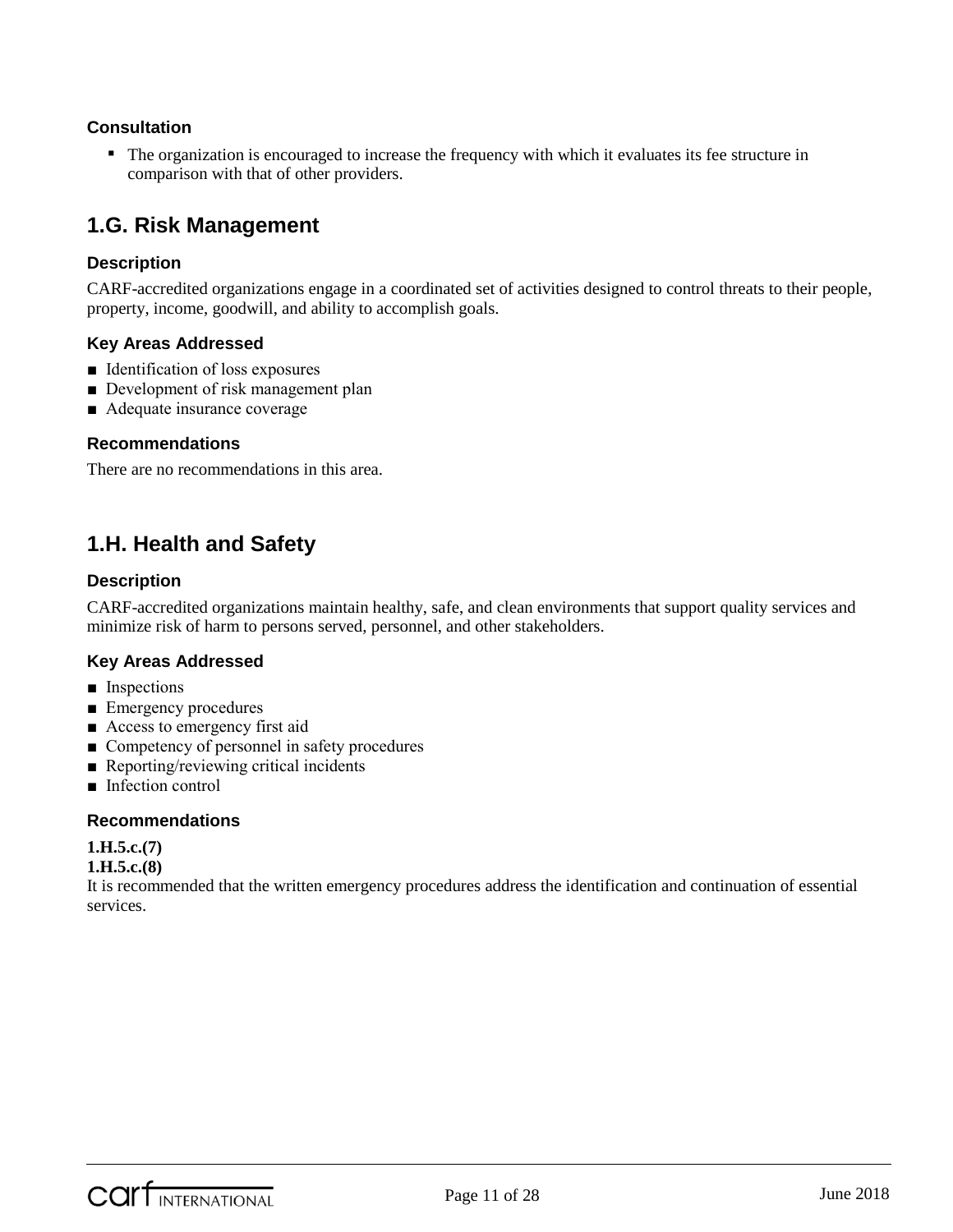```
1.H.9.a.
1.H.9.f.(3)
1.H.9.f.(5)
1.H.9.f.(6)
1.H.9.f.(7)
1.H.9.f.(12)
1.H.9.f.(16)
1.H.9.f.(18)
```
The organization is urged to expand its written procedures regarding critical incidents to more comprehensively address prevention and to include, if appropriate, use of restraint, communicable disease, infection control, aggression or violence, biohazardous accidents, suicide and attempted suicide, and other sentinel events.

#### **Consultation**

- The human rights committee reviews and addresses critical incident reports on a monthly basis. Producing a semiannual or annual report might reveal trends and/or patterns that are solely apparent through the aggregation and analysis of data from a longer-term scope of review, which could be addressed for performance improvement.
- The majority of transportation used by the clients is provided by Ark Regional Services. It is suggested that staff members increase the provision of travel instruction to the clients who are interested in and could safely use public transportation and other appropriate transportation services, instead of relying on the organization's vehicles as their sole mode of transportation to and from employment and community-based activities.

### **1.I. Human Resources**

#### **Description**

CARF-accredited organizations demonstrate that they value their human resources. It should be evident that personnel are involved and engaged in the success of the organization and the persons they serve.

#### **Key Areas Addressed**

- Adequate staffing
- Verification of background/credentials
- Recruitment/retention efforts
- Personnel skills/characteristics
- Annual review of job descriptions/performance
- Policies regarding students/volunteers, if applicable

#### **Recommendations**

**1.I.5.a.(1)**

**1.I.5.a.(2)**

#### **1.I.5.b.(9)**

Ark Regional Services should consistently provide documented personnel training at orientation and regular intervals that addresses rights of the clients.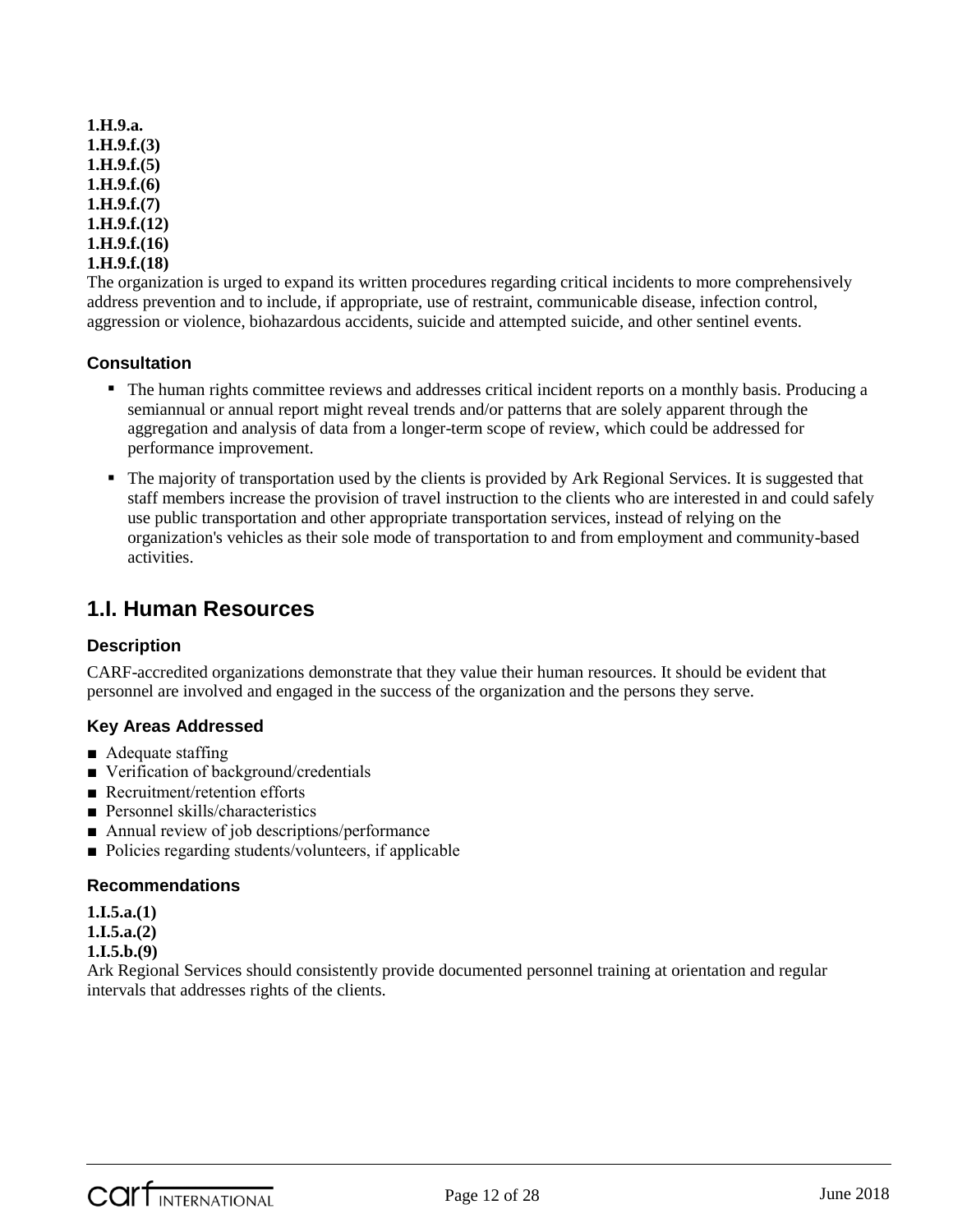#### **1.I.6.b.(5)**

A review of personnel records revealed that personnel performance evaluations are infrequently completed. It is recommended that performance evaluations for all personnel directly employed by Ark Regional Services consistently be performed at least annually. The dedicated space for the dated signature of the employee on the first page of the performance evaluation form was noted to be blank in a number of personnel files; however, the employee's dated signature usually was present on the last page of the form. The organization is encouraged to reinforce with the personnel that each section of the performance evaluation form has a purpose and to remind them to complete every form in entirety.

#### **Consultation**

- Ark Regional Services might consider transitioning all personnel files to an electronic format. This format involves less space, allows for the enhanced security afforded by cloud backup, and could make the document retrieval process much more efficient.
- It is suggested that Ark Regional Services consider the feasibility and potential benefits of implementing employment incentives, such as tuition assistance, which could attract and promote the retention of personnel who are also students in certain healthcare-related classes and programs, a major local demographic. The level of assistance might be based on grades earned or length of service with the organization.
- The organization places a blank job description in the personnel file each year to signify that it has been reviewed with the employee. It might consider requesting that the staff member sign/initial and date the job description to validate that the review was conducted.
- Ark Regional Services states that it does not conduct criminal background checks on volunteers because they are never alone with clients. It is suggested that the organization reconsider the benefit of expanding the system of volunteer management to include criminal background checks.

### **1.J. Technology**

#### **Description**

CARF-accredited organizations plan for the use of technology to support and advance effective and efficient service and business practices.

#### **Key Areas Addressed**

- Written technology and system plan
- Written procedures for the use of information and communication technologies (ICT) in service delivery, if applicable
- Training for personnel, persons served, and others on ICT equipment, if applicable
- Provision of information relevant to the ICT session, if applicable
- Maintenance of ICT equipment in accordance with manufacturer recommendations, if applicable
- Emergency procedures that address unique aspects of service delivery via ICT, if applicable

#### **Recommendations**

There are no recommendations in this area.

#### **Consultation**

It is suggested that the organization's comprehensive technology system description, which addresses backup policies, disaster recovery preparedness, and virus protection, be incorporated in the body of its technology plan for greater ease of reference, updating, and review.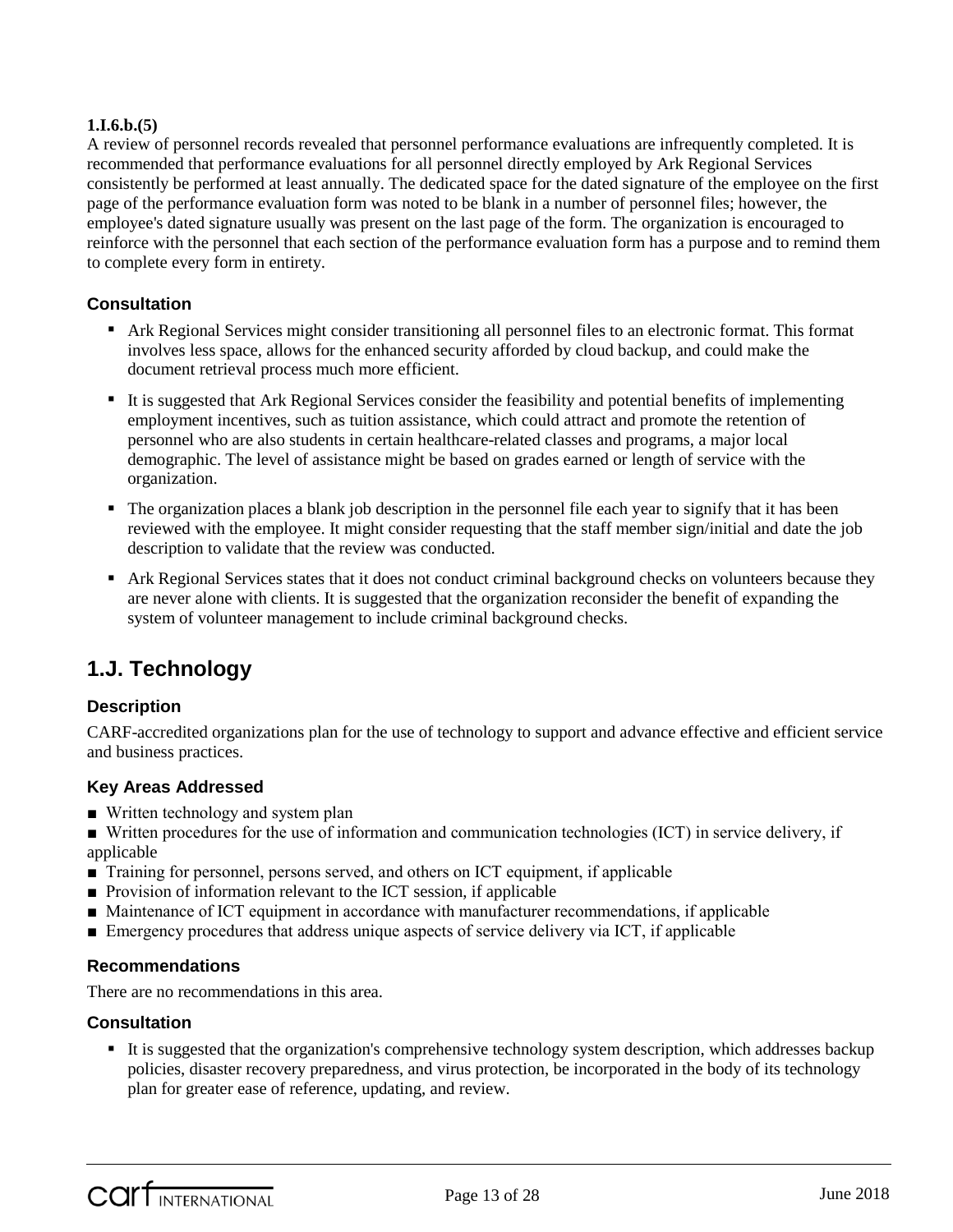## **1.K. Rights of Persons Served**

#### **Description**

CARF-accredited organizations protect and promote the rights of all persons served. This commitment guides the delivery of services and ongoing interactions with the persons served.

#### **Key Areas Addressed**

- Communication of rights
- Policies that promote rights
- Complaint, grievance, and appeals policy
- Annual review of complaints

#### **Recommendations**

There are no recommendations in this area.

#### **Consultation**

 When there are no formal complaints to be analyzed, the human rights committee may want to issue a statement of such in its minutes so it will be obvious the issue was addressed. When there are no formal complaints, the organization may wish to look more closely at the informal complaints, gripes, or other things that make clients unhappy. This information is already available in a variety of ways such as house meetings, client council, individual plan of care meetings, etc.

## **1.L. Accessibility**

#### **Description**

CARF-accredited organizations promote accessibility and the removal of barriers for the persons served and other stakeholders.

#### **Key Areas Addressed**

- $\blacksquare$  Written accessibility plan(s)
- Requests for reasonable accommodations

#### **Recommendations**

#### **1.L.1.b.(7)**

#### **1.L.1.b.(9)**

The leadership of Ark Regional Services is urged to expand the ongoing process for identification of barriers to include the areas of technology and community integration, when appropriate.

### **1.M. Performance Measurement and Management**

#### **Description**

CARF-accredited organizations are committed to continually improving their organizations and service delivery to the persons served. Data are collected and analyzed, and information is used to manage and improve service delivery.

#### **Key Areas Addressed**

- Information collection, use, and management
- Setting and measuring performance indicators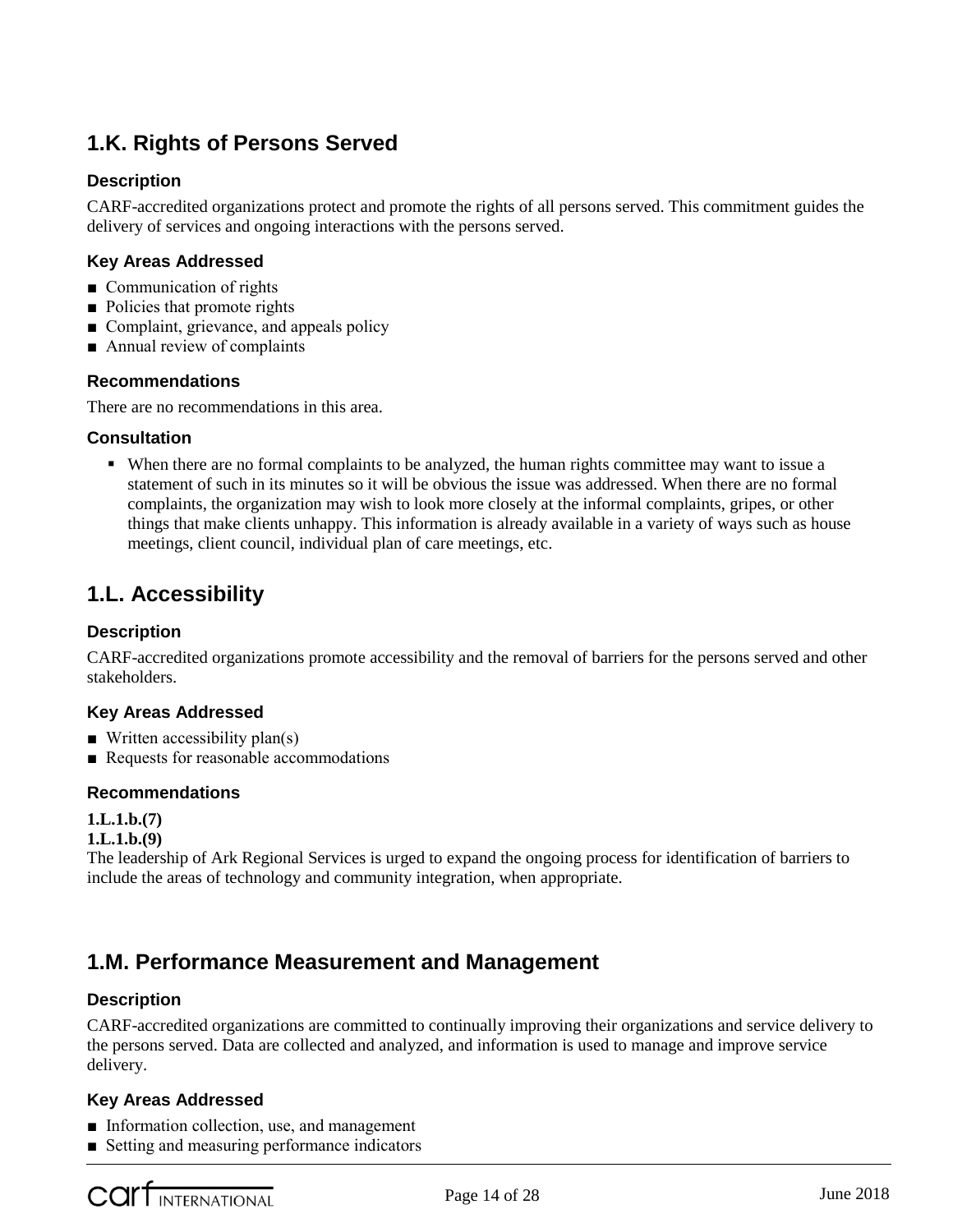#### **Recommendations**

#### **1.M.1.d.**

The written description of the organization's performance measurement and management system should be expanded to include personnel responsibilities related to performance measurement and management.

#### **1.M.2.a.**

#### **1.M.2.b.**

#### **1.M.2.c.**

#### **1.M.2.d.**

It is recommended that Ark Regional Services more comprehensively demonstrate how its data collection system addresses reliability, validity, completeness, and accuracy.

#### **1.M.7.a.**

#### **1.M.7.b.**

For each service delivery performance indicator, the organization is urged to consistently determine to whom the indicator will be applied and the person(s) responsible for collecting the data.

#### **Consultation**

 Ark Regional Services might find it useful to use a Walker Grid to display key parameters of its service delivery performance indicators as well as actual results. The dedicated sections provided for each performance indicator could help ensure that the performance measurement and management system is complete. The Walker Grid can be found on the CARF website or accessed via a simple Google® search.

### **1.N. Performance Improvement**

#### **Description**

The dynamic nature of continuous improvement in a CARF-accredited organization sets it apart from other organizations providing similar services. CARF-accredited organizations share and provide the persons served and other interested stakeholders with ongoing information about their actual performance as a business entity and their ability to achieve optimal outcomes for the persons served through their programs and services.

#### **Key Areas Addressed**

- Proactive performance improvement
- Performance information shared with all stakeholders

#### **Recommendations**

There are no recommendations in this area.

## **Section 2. Quality Individualized Services and Supports**

## **2.A. Program/Service Structure**

#### **Description**

A fundamental responsibility of the organization is to provide a comprehensive program structure. The staffing is designed to maximize opportunities for the persons served to obtain and participate in the services provided.

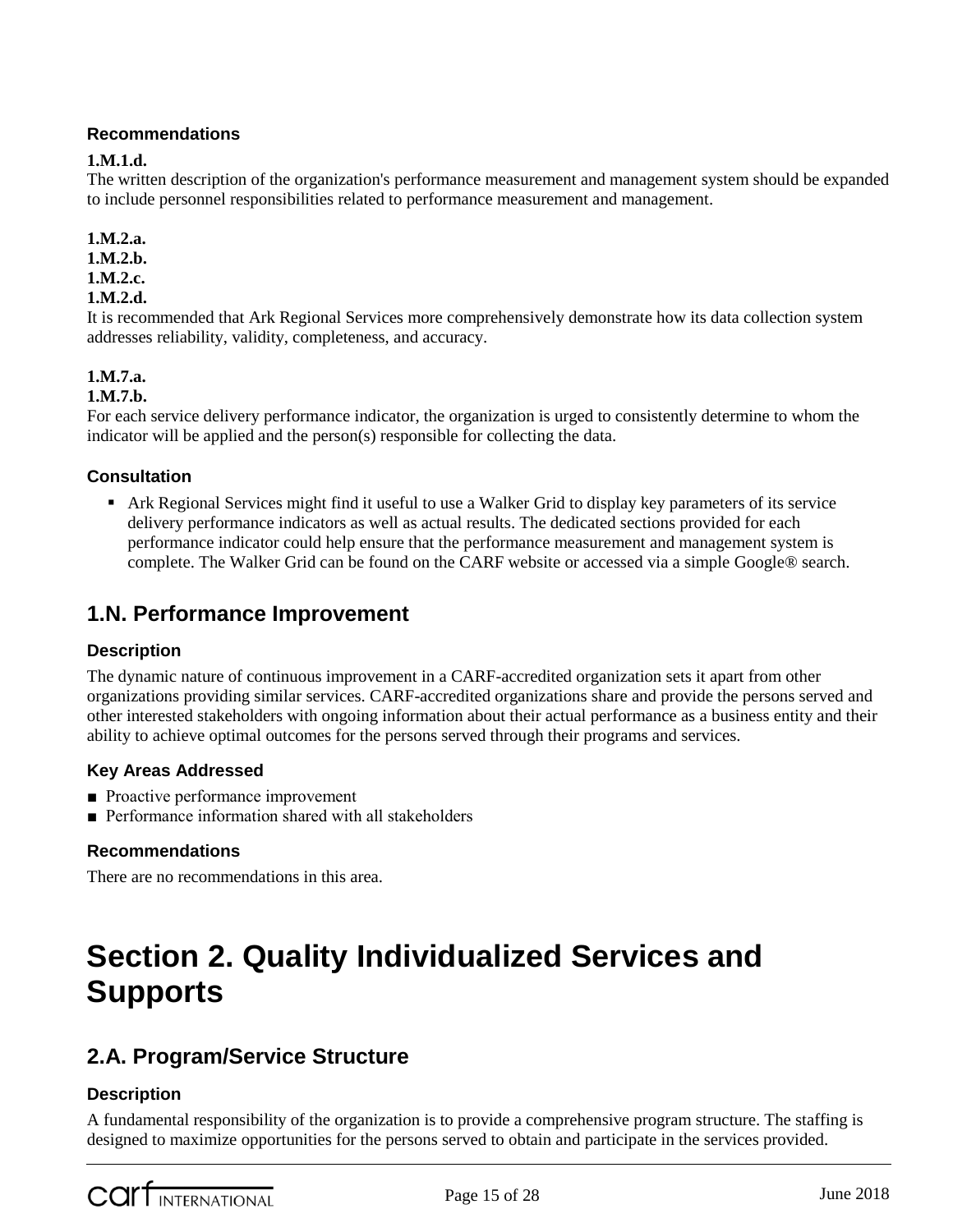#### **Key Areas Addressed**

- Services are person-centered and individualized
- Persons are given information about the organization's purposes and ability to address desired outcomes
- Documented scope of services shared with stakeholders
- Service delivery based on accepted field practices
- Communication for effective service delivery
- Entrance/exit/transition criteria

#### **Recommendations**

#### **2.A.4.a.**

When a client is found ineligible for services, it is recommended that the client consistently be informed as to the reasons. Based on the correspondence reviewed during this survey, some clients found ineligible for services were not informed of the reason(s). It is suggested that the name of the person who is copied on the correspondence be identified as family, support system, or referral source to provide clarification to the reader regarding the party(ies) notified.

#### **2.A.10.c.**

Ark Regional Services is urged to ensure that its policies and procedures for acceptance into services identify the process that will be followed in the event there is ever a wait list. The formalization of this guidance could provide a readily accessible roadmap for personnel in the event a wait list is ever developed.

#### **2.A.12.**

It is recommended that a complete record consistently be maintained for each client. It is suggested that all forms and reports consistently be signed, dated, and fully executed, including those that include emergency information. Ark Regional Services is also encouraged to review its forms on a regular basis for continued relevance and adequacy and to revise them, when appropriate.

#### **2.A.20.a.**

#### **2.A.20.b.**

Ark Regional Services is urged to develop a policy that identifies whether or not it has any role related to medications that are used by the clients in the programs seeking accreditation, including whether or not it directly provides medication monitoring and medication management.

## **2.B. Individual-Centered Service Planning, Design, and Delivery**

#### **Description**

Improvement of the quality of an individual's services/supports requires a focus on the person and/or family served and their identified strengths, abilities, needs, and preferences. The organization's services are designed around the identified needs and desires of the persons served, are responsive to their expectations and desired outcomes from services, and are relevant to their maximum participation in the environments of their choice.

The person served participates in decision making, directing, and planning that affects his or her life. Efforts to include the person served in the direction or delivery of those services/supports are evident.

#### **Key Areas Addressed**

- Services are person-centered and individualized
- Persons are given information about the organization's purposes and ability to address desired outcomes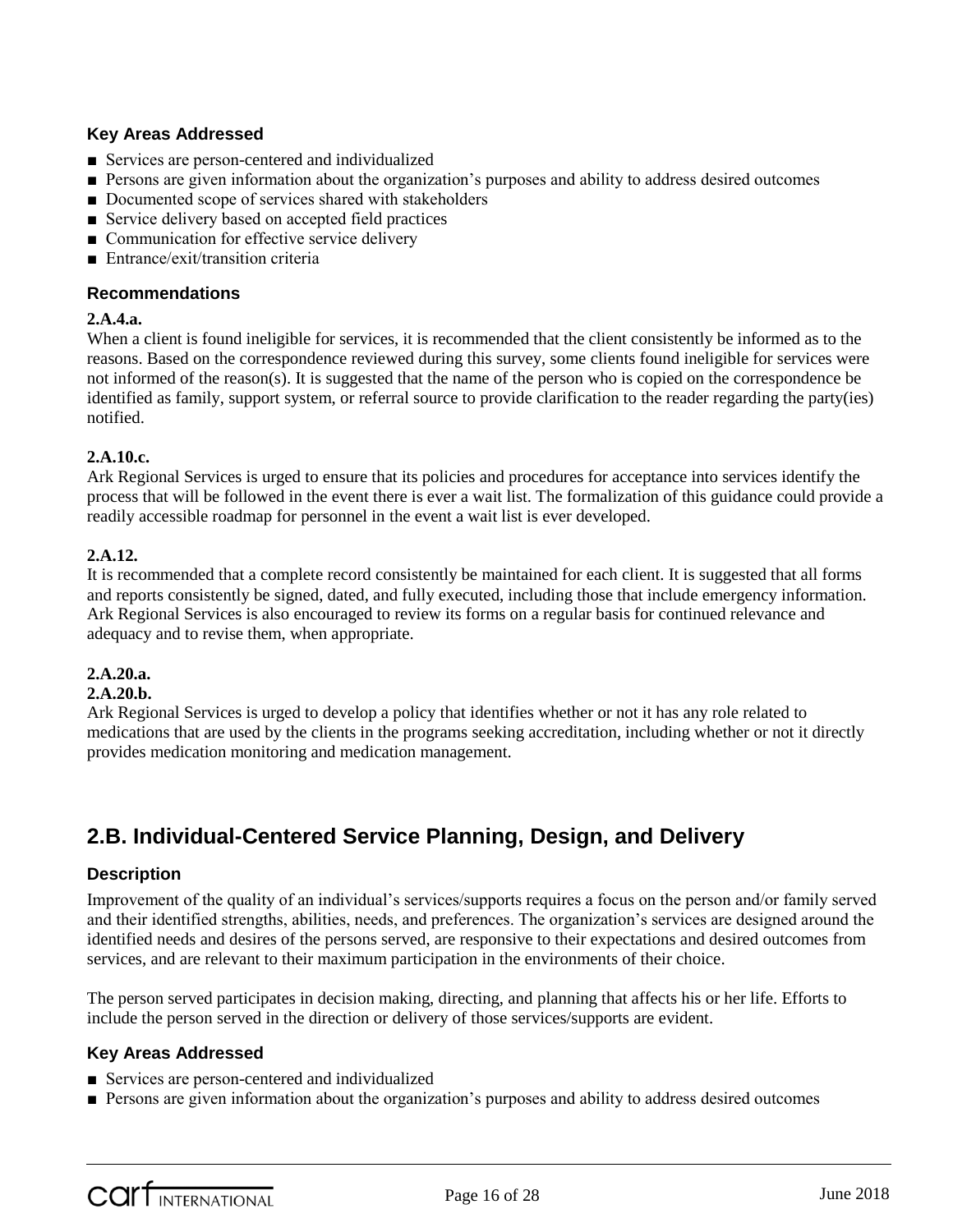#### **Recommendations**

There are no recommendations in this area.

#### **Consultation**

- The organization is encouraged to ensure that the strengths and abilities of the client that are noted in the annual plan-of-care development meeting are included in the final plan-of-care document. Currently, this information is often incorporated in the section of the plan designated for listing important things to know about the client, or in the description of need under a specific domain of the plan of care. Case managers vary in the extent to which they document the clients' strengths and abilities in the plan. Highlighting these areas during the plan-of-care development meeting could help reinforce and increase the case managers' consistency in this regard.
- It is suggested that the completion date of the exit summary report be annotated on the report.

## **2.C. Medication Monitoring and Management**

#### **Key Areas Addressed**

- Current, complete records of medication used by persons served
- Written procedures for storage and safe handling of medications
- Educational resources and advocacy for persons served in decision making
- Physician review of medication use
- Training and education for persons served regarding medications

#### **Recommendations**

#### **2.C.4.**

Ark Regional Services should consistently document that the use of all medications by the client is consistently reviewed at least annually by a single physician or qualified professional licensed to prescribe or dispense medications. Although the organization ensures that a complete medication list is shared with the client's physician at the time of each visit, it might consider requesting that the physician sign and date the medication list at least annually and then uploading the signed document in Therap® for inclusion in the client's record.

#### **Consultation**

• The organization is encouraged to revise its written procedures with respect to how controlled substances will be handled and stored to provide greater guidance to the personnel.

## **2.D. Employment Services Principle Standards**

#### **Description**

An organization seeking CARF accreditation in the area of employment services provides individualized services and supports to achieve identified employment outcomes. The array of services and supports may include:

- Identification of employment opportunities and resources in the local job market.
- Development of viable work skills that match workforce needs within the geographic area.
- Development of realistic employment goals.
- Establishment of service plans to achieve employment outcomes.
- Identification of resources and supports to achieve and maintain employment.
- Coordination of and referral to employment-related services and supports.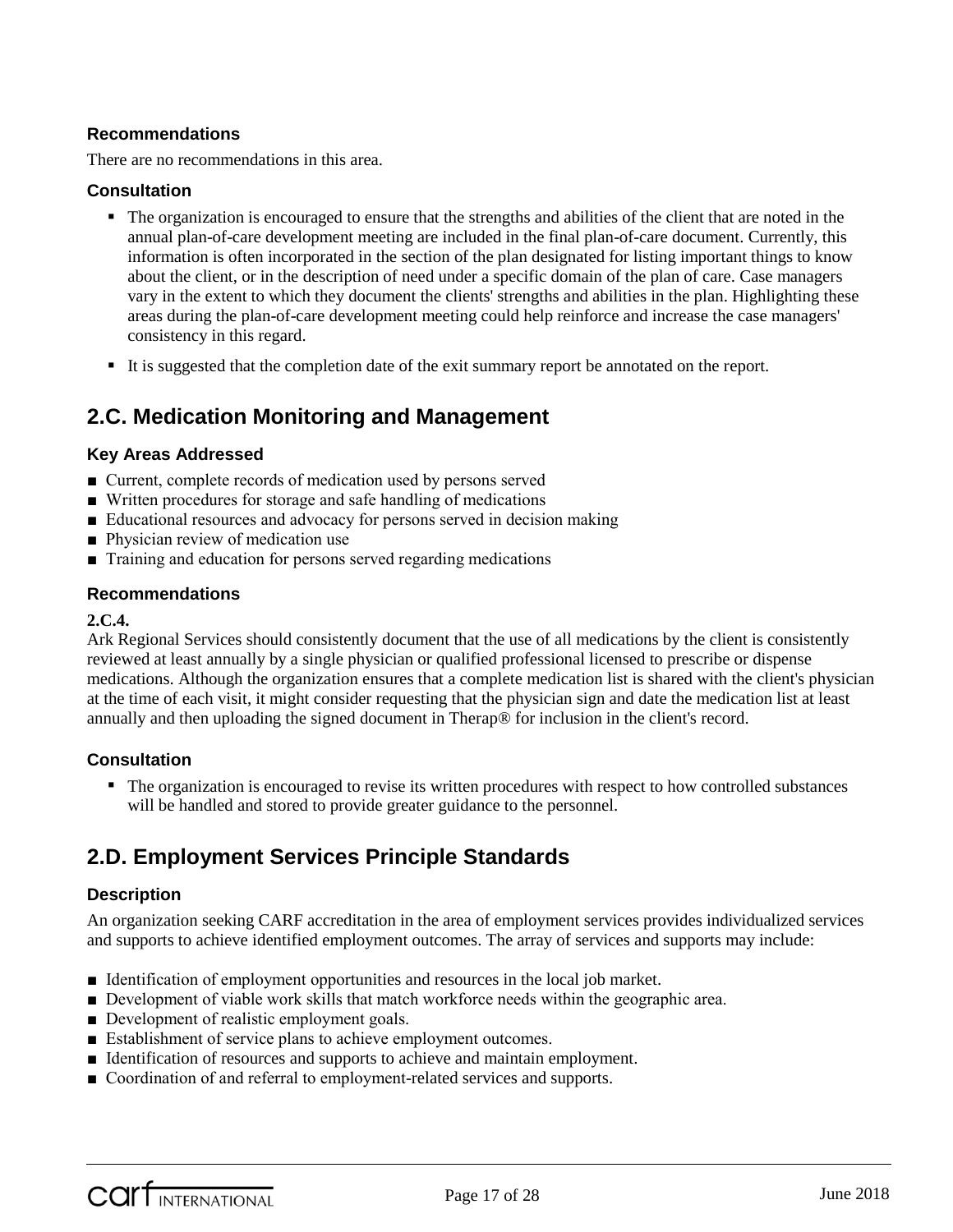The organization maintains its strategic positioning in the employment sector of the community by designing and continually improving its services based on input from the persons served and from employers in the local job market, and managing results of the organization's outcomes management system. The provision of quality employment services requires a continuous focus on the persons served and the personnel needs of employers in the organization's local job market.

Some examples of the quality results desired by the different stakeholders of these services and supports include:

- Individualized, appropriate accommodations.
- A flexible, interactive process that involves the person.
- Increased independence.
- Increased employment options.
- Timely services and reports.
- Persons served obtain and maintain employment consistent with their preferences, strengths, and needs.
- Person served obtains a job at minimum wage or higher and maintains appropriate benefits.
- Person served maintains the job.

#### **Key Areas Addressed**

- Goals of the persons served
- Personnel needs of local employers
- Community resources available
- Economic trends in the local employment sector

#### **Recommendations**

There are no recommendations in this area.

## **2.E. Community Services Principle Standards**

#### **Description**

An organization seeking CARF accreditation in the area of community services assists the persons and/or families served in obtaining access to the resources and services of their choice. The persons and/or families served are included in their communities to the degree they desire. This may be accomplished by direct service provision or linkages to existing opportunities and natural supports in the community.

The organization obtains information from the persons and/or families served regarding resources and services they want or require that will meet their identified needs, and offers an array of services it arranges for or provides. The organization provides the persons and/or families served with information so that they may make informed choices and decisions.

The services and supports are changed as necessary to meet the identified needs of the persons and/or families served and other stakeholders. Service designs address identified individual, family, socioeconomic, and cultural needs.

Expected results from these services may include:

- Increased or maintained inclusion in meaningful community activities.
- Increased or maintained ability to perform activities of daily living.
- Increased self-direction, self-determination, and self-reliance.
- Increased self-esteem.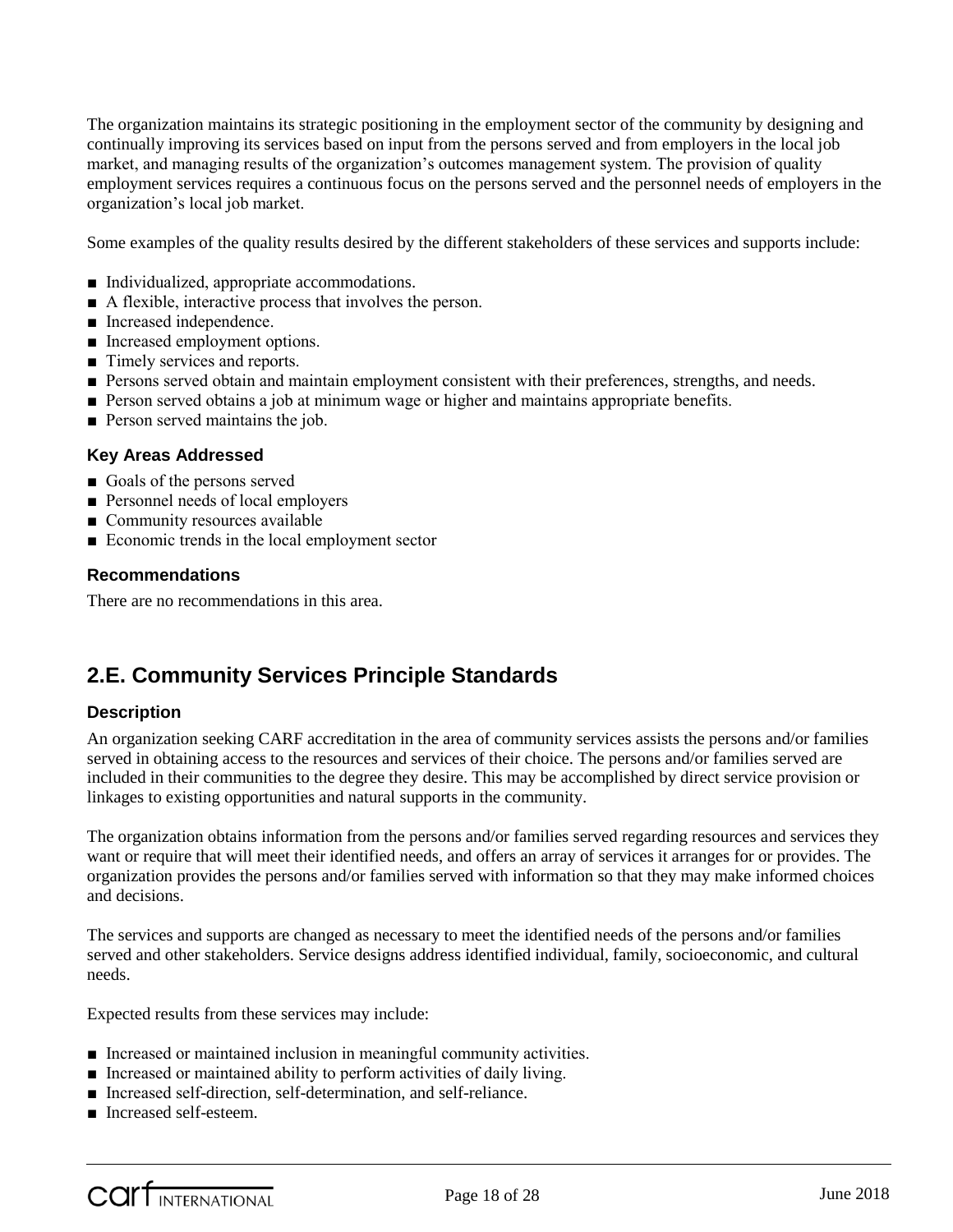#### **Key Areas Addressed**

- Access to community resources and services
- Enhanced quality of life
- Community inclusion
- Community participation

#### **Recommendations**

There are no recommendations in this area.

## **Section 3. Employment Services**

#### **Description**

An organization seeking CARF accreditation in the area of employment services assists the persons served through an individualized person-centered process to obtain access to the services, supports, and resources of their choice to achieve their desired outcomes. This may be accomplished by direct service provision, linkages to existing generic opportunities and natural supports in the community, or any combination of these. The persons served are included in their communities to the degree they desire.

The organization provides the persons served with information so that they may make informed choices and decisions. Although we use the phrase person served, this may also include family served, as appropriate to the service and the individual.

The services and supports are arranged and changed as necessary to meet the identified desires of the persons served. Service designs address identified individual, family, socioeconomic, and cultural preferences.

Depending on the program's scope of services, expected results from these services/supports may include:

- Increased inclusion in community activities.
- Increased self-direction, self-determination, and self-reliance
- Self-esteem.
- Community citizenship.
- Increased independence.
- Meaningful activities.
- Increased employment options.
- Employment obtained and maintained.
- Competitive employment.
- Employment at or above minimum wage.
- Economic self-sufficiency.
- Employment with benefits.
- Career advancement.

## **3.G. Community Employment Services**

#### **Description**

Community employment services assist persons to obtain successful community employment opportunities that are responsive to their choices and preferences. Through a strengths-based approach the program provides persondirected services/supports to individuals to choose, achieve, and maintain employment in integrated community employment settings.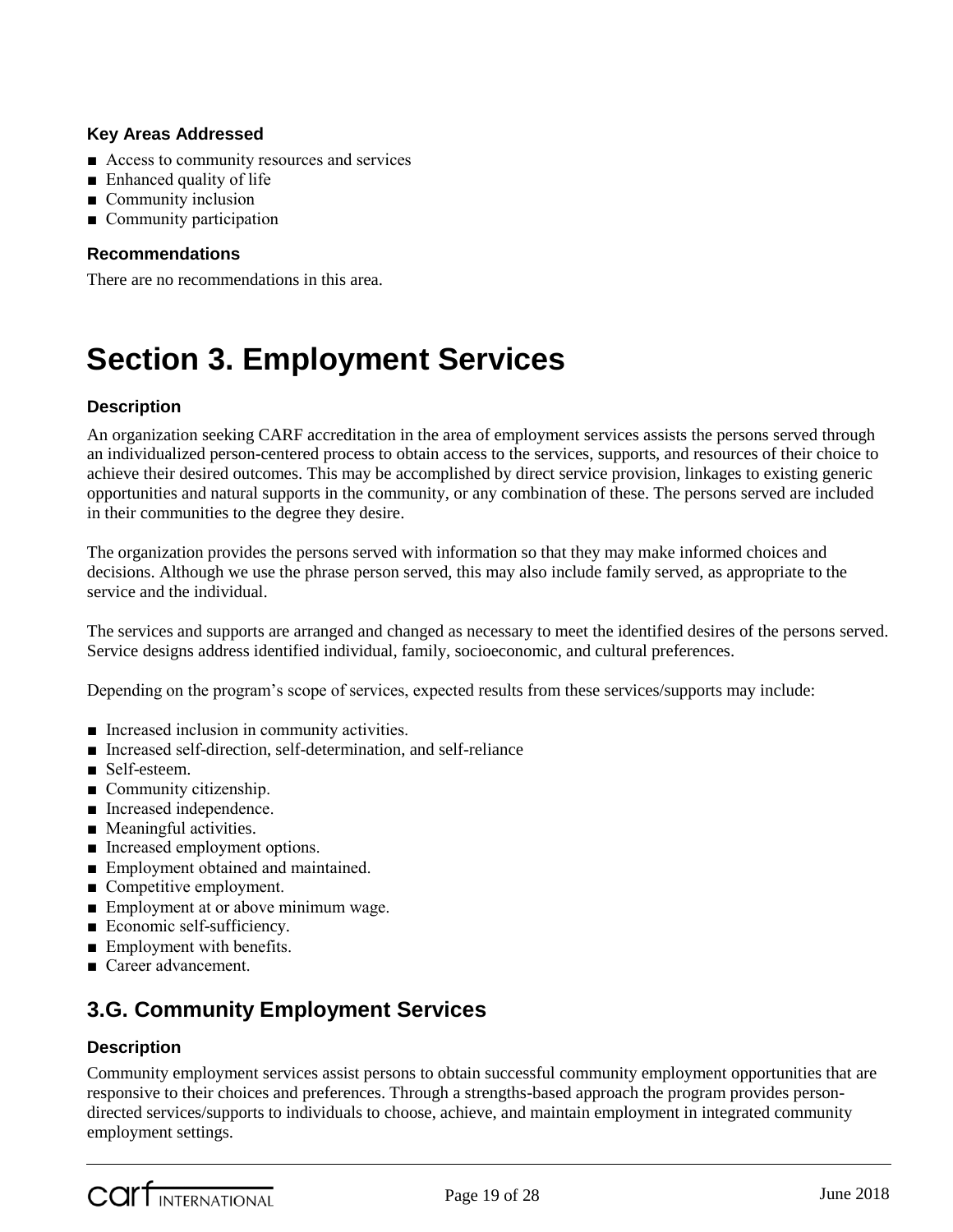Work is a fundamental part of adult life. Individually tailored job development, training, and support recognize each person's employability and potential contribution to the labor market. Persons are supported as needed through an individualized person-centered model of services to choose and obtain a successful employment opportunity consistent with their preferences, keep the employment, and find new employment if necessary or for purposes of career advancement.

Such services may be described as individualized competitive employment, individual placements, contracted temporary personnel services, competitive employment, supported employment, transitional employment, mobile work crews, contracted work groups in the community, community-based SourceAmerica® contracts, and other business-based work groups in community-integrated designs. In Canada, employment in the form of bona fide volunteer placements is possible.

Individuals may be paid by community employers or by the organization. Employment is in the community.

The following service categories are available under Community Employment Services (please refer to the program descriptions and applicable standards):

- Job Development (CES:JD)
- Employment Supports (CES:ES)

If an organization provides only Job Development or Employment Supports, then it may be accredited for only that service. If it is providing both Job Development and Employment Supports, then it must seek accreditation for both. If any clarification is needed, please contact your CARF resource specialist. There is no charge for consultation.

Note: In making the determination of what an organization is actually providing in comparison to these service descriptions, these factors are considered: the mission of the services, the program descriptions, brochures and marketing image for these services, and the outcomes of the services.

Depending on the scope of the services provided, some examples of the quality outcomes desired by the different stakeholders of these services include:

- Persons obtain community employment.
- Persons obtain individualized competitive employment.
- Employment matches interests and desires of persons.
- Wages, benefits, and hours of employment achieved as desired.
- Average number of hours worked per week increases.
- Average number of hours worked per week meets the desires of the person served.
- Full-time employment with benefits.
- Transition-age youth move directly from their educational environment into community employment.
- Potential for upward mobility.
- Self-sufficiency.
- Integration.
- Responsive services.
- Safe working conditions.
- Cost-effective for placement achieved.
- Performance level achieved meets requirements of job or position.
- Increase in skills.
- Increase in productivity.
- Increase in hours worked.
- Increase in pay.
- Employment retention.
- Increase in natural supports from coworkers.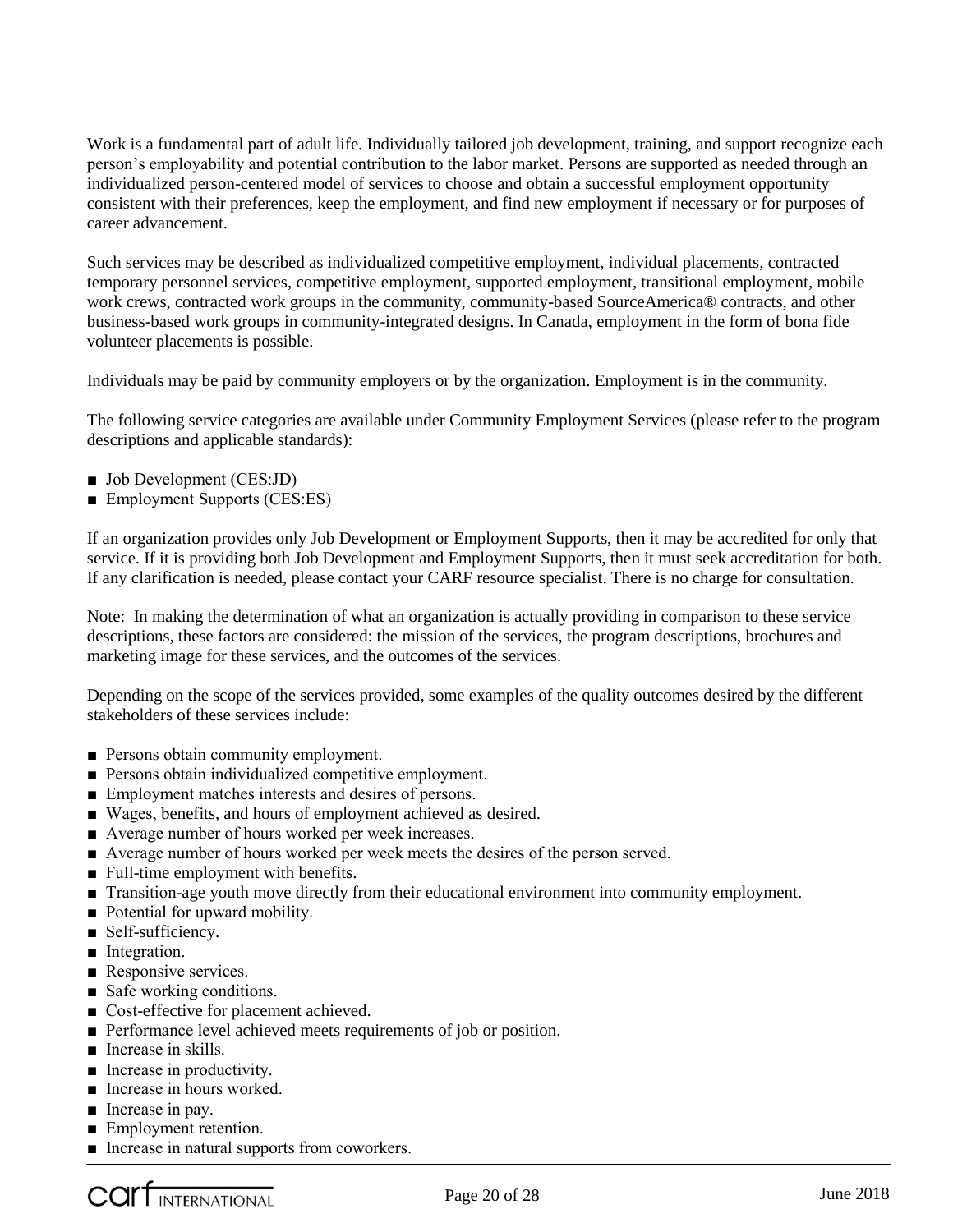- Persons served treated with respect.
- Minimize length of time for supports.
- Type and amount of staff interaction meets needs.
- Employer satisfaction.
- Responsiveness to customers.

Job Development (CES:JD): Successful job development concurrently uses assessment information about the strengths and interests of the person seeking employment to target the types of jobs available from potential employers in the local labor market. Typical job development activities include reviewing local employment opportunities and developing potential employers/customers through direct and indirect promotional strategies. Job development may include facilitating a hiring agreement between an employer and a person seeking employment. Some persons seeking employment may want assistance at only a basic, informational level, such as support for a self-directed job search.

Employment Supports (CES:ES): Employment support services promote successful training of a person to a new job, job adjustment, retention, and advancement. These services are based on the individual employee with a focus on achieving long-term retention of the person in the job. The level of employment support services is individualized to each employee and the complexity of the job.

Often supports are intensive for the initial orientation and training of an employee with the intent of leading to natural supports and/or reduced external job coaching. However, some persons may not require any employment supports at the job site; others may require intensive initial training with a quick decrease in supports, while some will be most successful when long-term supports are provided.

Supports can include assisting the employee with understanding the job culture, industry practices, and work behaviors expected by the employer. It may also include helping the employer and coworkers to understand the support strategies and accommodations needed by the worker.

Supports are a critical element of the long-term effectiveness of community employment. Support services address issues such as assistance in training a person to complete new tasks, changes in work schedule or work promotion, a decrease in productivity of the person served, adjusting to new supervisors, and managing changes in nonwork environments or other critical life activities that may affect work performance. Routine follow-up with the employer and the employee is crucial to continued job success.

#### **Key Areas Addressed**

- Integrated employment choice
- Integrated employment obtainment
- Employment provided in regular business settings
- Integrated employment retention
- Provides career advancement resources

#### **Recommendations**

There are no recommendations in this area.

#### **Consultation**

 Ark Regional Services owns and operates over 50 vehicles that are used to transport clients. Given the need to replace many of the vehicles due to age and miles driven, the organization might explore the possibility of applying for grant funds from the state of Wyoming to replace and supplement fleet vehicles. Sections 5310 and 5316 of the Wyoming Department of Transportation (WYDOT) might be accessed in this regard via WYDOT's website.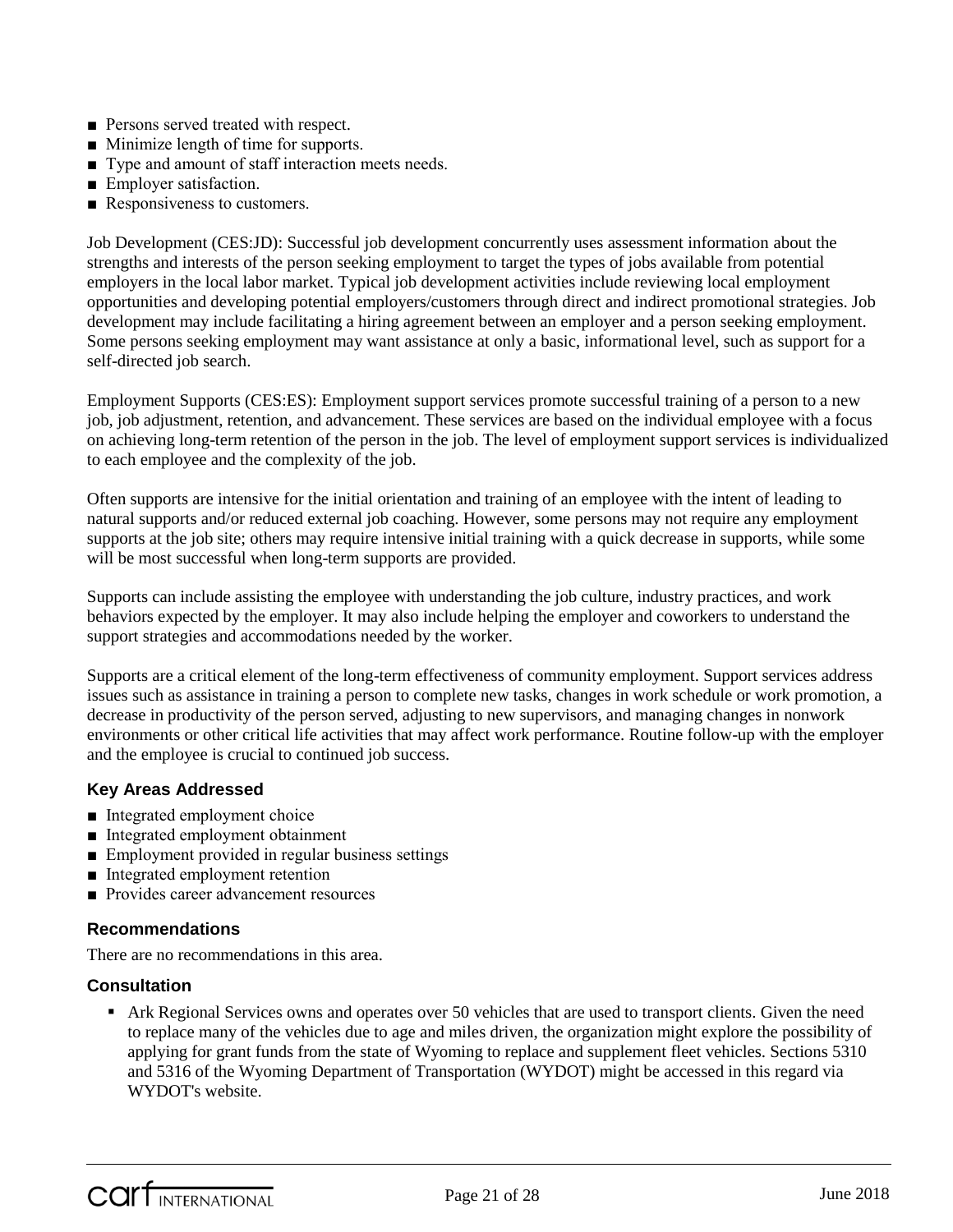## **Section 4. Community Services**

#### **Description**

An organization seeking CARF accreditation in the area of community services assists the persons served through an individualized person-centered process to obtain access to the services, supports, and resources of their choice to achieve their desired outcomes. This may be accomplished by direct service provision, linkages to existing generic opportunities and natural supports in the community, or any combination of these. The persons served are included in their communities to the degree they desire.

The organization provides the persons served with information so that they may make informed choices and decisions. Although we use the phrase person served, this may also include family served, as appropriate to the service and the individual.

The services and supports are arranged and changed as necessary to meet the identified desires of the persons served. Service designs address identified individual, family, socioeconomic, and cultural preferences.

Depending on the program's scope of services, expected results from these services/supports may include:

- Increased inclusion in community activities.
- Increased or maintained ability to perform activities of daily living.
- Increased self-direction, self-determination, and self-reliance
- Self-esteem.
- Housing opportunities.
- Community citizenship.
- Increased independence.
- Meaningful activities.
- Increased employment options.

## **4.G. Community Integration (COI)**

#### **Description**

Community integration is designed to help persons to optimize their personal, social, and vocational competency to live successfully in the community. Persons served are active partners in determining the activities they desire to participate in. Therefore, the settings can be informal to reduce barriers between staff members and persons served. An activity center, a day program, a clubhouse, and a drop-in center are examples of community integration services. Consumer-run programs are also included.

Community integration provides opportunities for the community participation of the persons served. The organization defines the scope of these services and supports based on the identified needs and desires of the persons served. This may include services for persons who without this option are at risk of receiving services full-time in more restrictive environments with intensive levels of supports such as hospitalization or nursing home care. A person may participate in a variety of community life experiences or interactions that may include, but are not limited to:

- Leisure or recreational activities.
- Communication activities.
- Spiritual activities.
- Cultural activities.
- Pre-vocational experiences.
- Vocational pursuits.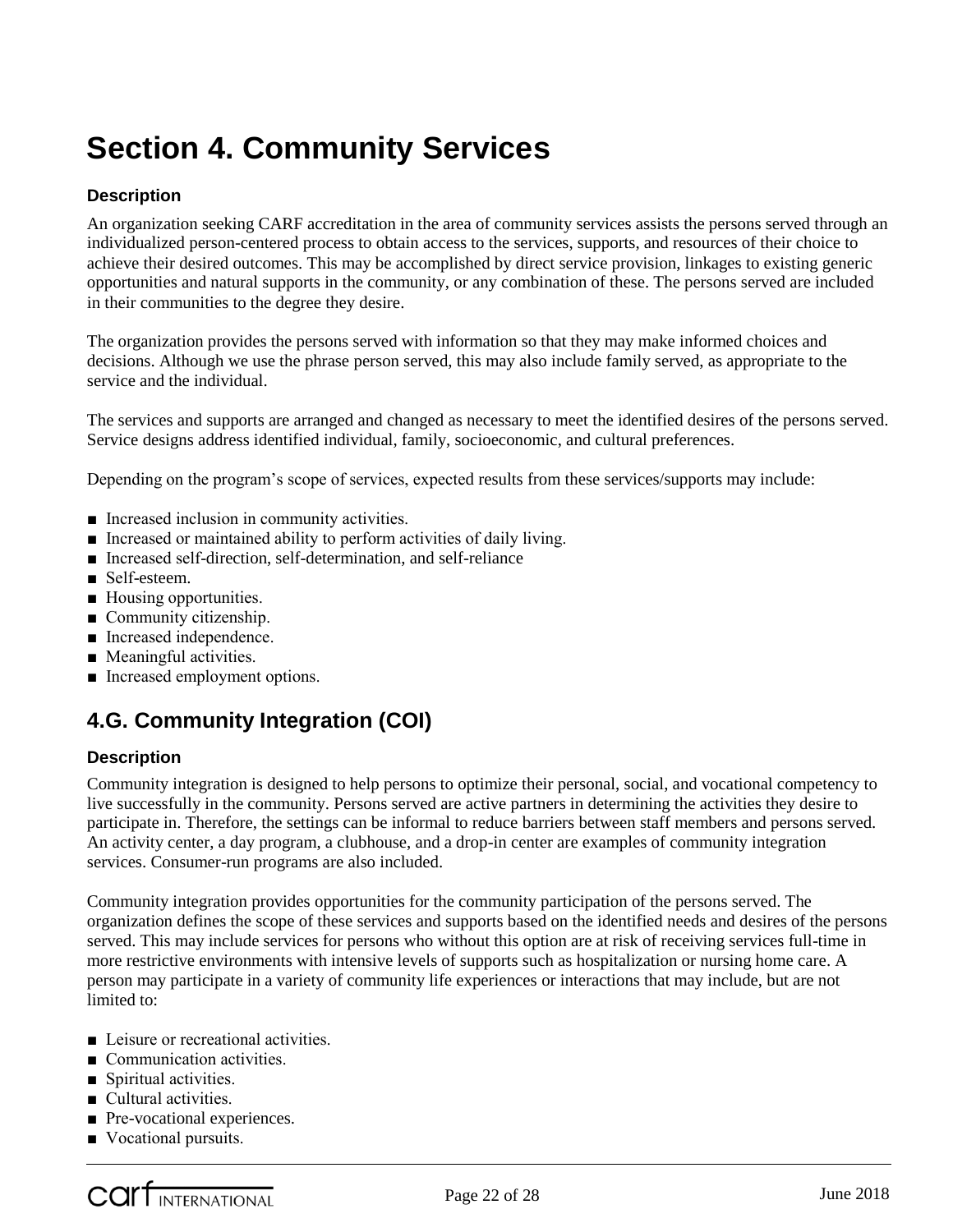- Volunteerism in the community.
- Educational and training activities.
- Development of living skills.
- Health and wellness promotion.
- Orientation, mobility, and destination training.
- Access and utilization of public transportation.
- Interacting with volunteers from the community in program activities.

■ Community collaborations and social connections developed by the program (partnerships with community entities such as senior centers, arts councils, etc.).

#### **Key Areas Addressed**

■ Opportunities for community participation

#### **Recommendations**

There are no recommendations in this area.

## **4.H. Community Housing (CH)**

#### **Description**

Community housing addresses the desires, goals, strengths, abilities, needs, health, safety, and life span issues of the persons served, regardless of the home in which they live and/or the scope, duration, and intensity of the services they receive. The residences in which services/supports are provided are typically owned, rented, leased, or operated directly by the organization, or may be owned, rented, or leased by a third party, such as a governmental entity. Providers exercise control over these sites in terms of having direct or indirect responsibility for the physical conditions of the facility.

Community housing is provided in partnership with individuals. These services/supports are designed to assist the persons served to achieve success in and satisfaction with community living. They may be temporary or long-term in nature. The services/supports are focused on home and community integration and engagement in productive activities. Community housing enhances the independence, dignity, personal choice, and privacy of the persons served. For persons in alcohol and other drug programs, these services/supports are focused on providing sober living environments to increase the likelihood of sobriety and abstinence and to decrease the potential for relapse.

Community housing programs may be referred to as group homes, halfway houses, three-quarter way houses, recovery residences, sober housing, domestic violence or homeless shelters, and safe houses. These programs may be located in rural or urban settings and in houses, apartments, townhouses, or other residential settings owned, rented, leased, or operated by the organization. They may include congregate living facilities and clustered homes/apartments in multiple-unit settings. These residences are often physically integrated into the community, and every effort is made to ensure that they approximate other homes in their neighborhoods in terms of size and number of individuals.

Community housing may include either or both of the following:

■ Transitional living that provides interim supports and services for persons who are at risk of institutional placement, persons transitioning from institutional settings, or persons who are homeless. Transitional living is typically provided for six to twelve months and can be offered in congregate settings that may be larger than residences typically found in the community.

■ Long-term housing that provides stable, supported community living or assists the persons served to obtain and maintain safe, affordable, accessible, and stable housing.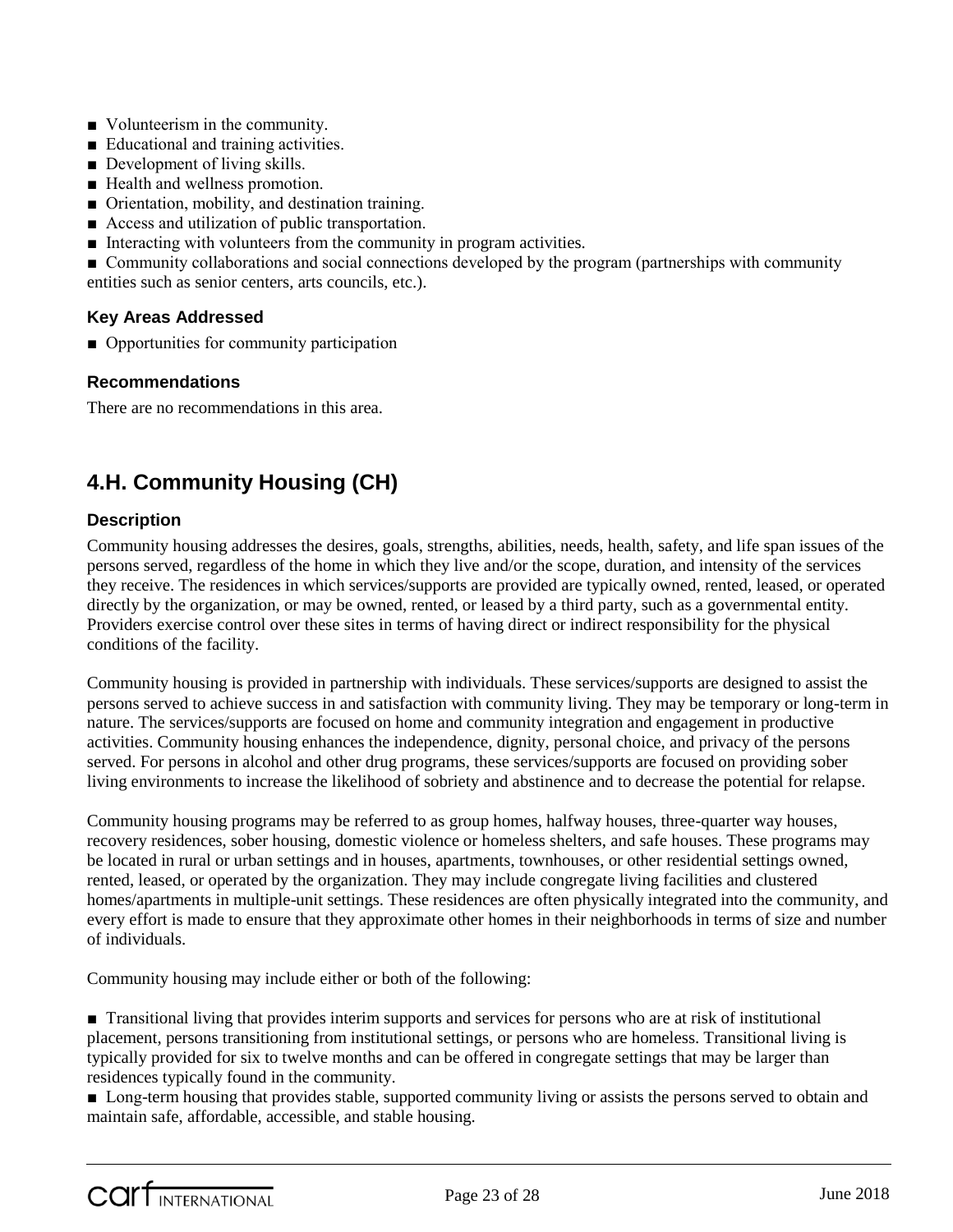The residences in which Community Housing services are provided must be identified in the survey application. These sites will be visited during the survey process and identified in the survey report and accreditation decision as a site at which the organization provides a Community Housing program.

#### **Key Areas Addressed**

- Safe, secure, private location
- In-home safety needs
- Options to make changes in living arrangements
- Support to persons as they explore alternatives
- Access as desired to community activities
- System for on-call availability of personnel

#### **Recommendations**

There are no recommendations in this area.

#### **Consultation**

- Ark Regional Services might consider developing a rotating menu and compiling recipes to be shared among the organization's multiple homes as a means of increasing the efficiency of its residential operations and a more efficient alternative to its current practice of requiring that the staff members in each home develop menus and compile recipes.
- It is suggested that Ark Regional Services explore funding options for replacing well-loved furnishings in common areas of its homes that are worn, in disrepair, or mismatched; replacing older appliances; removing carpeting from kitchens and bathrooms; and painting doors, molding, and the walls in common areas. The home improvements might be identified and prioritized to be addressed as financial resources become available. This could be particularly important for homes that are not HUD funded, for which "reserve for replacement" funds are not available.

## **4.I. Supported Living (SL)**

#### **Description**

Supported living addresses the desires, goals, strengths, abilities, needs, health, safety, and life span issues of persons usually living in their own homes (apartments, townhouses, or other residential settings). Supported living services are generally long-term in nature but may change in scope, duration, intensity, or location as the needs and preferences of individuals change over time.

Supported living refers to the support services provided to the person served, not the residence in which these services are provided. A sampling of people receiving services/supports in these sites will be visited as part of the interview process. Although the residence will generally be owned, rented, or leased by the person who lives there, the organization may occasionally rent or lease an apartment when the person served is unable to do so. Typically, in this situation the organization would co-sign or in other ways guarantee the lease or rental agreement; however, the person served would be identified as the tenant.

Supported living programs may be referred to as supported living services, independent living, supportive living, semi-independent living, and apartment living; and services/supports may include home health aide and personal care attendant services. Typically there would not be more than two or three persons served living in a residence, no house rules or structure would be applied to the living situation by the organization, and persons served can come and go as they please. Service planning often identifies the number of hours and types of support services provided.

The home or individual apartment of the person served, even when the organization holds the lease or rental agreement on behalf of the person served, is not included in the survey application or identified as a site on the accreditation outcome.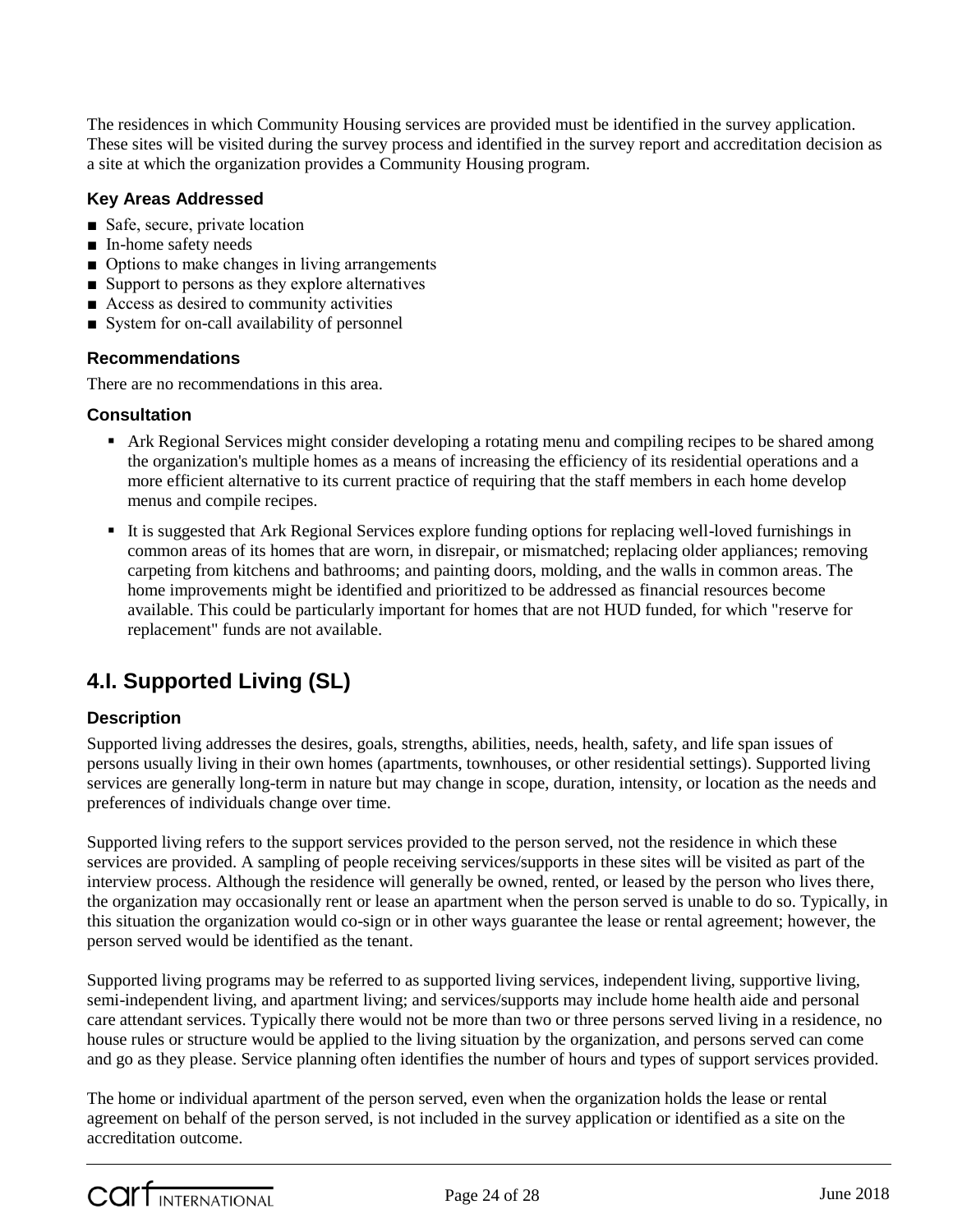Some examples of the quality results desired by the different stakeholders of these services/supports include:

- Persons served achieving choice of housing, either rent or ownership.
- Persons served choosing whom they will live with, if anyone.
- Minimizing individual risks.
- Persons served have access to the benefits of community living.
- Persons served have autonomy and independence in making life choices.

#### **Key Areas Addressed**

- Safe, affordable, accessible housing chosen by the individual
- In-home safety needs
- Support personnel available based on needs
- Supports available based on needs and desires
- Living as desired in the community
- Persons have opportunities to access community activities

#### **Recommendations**

There are no recommendations in this area.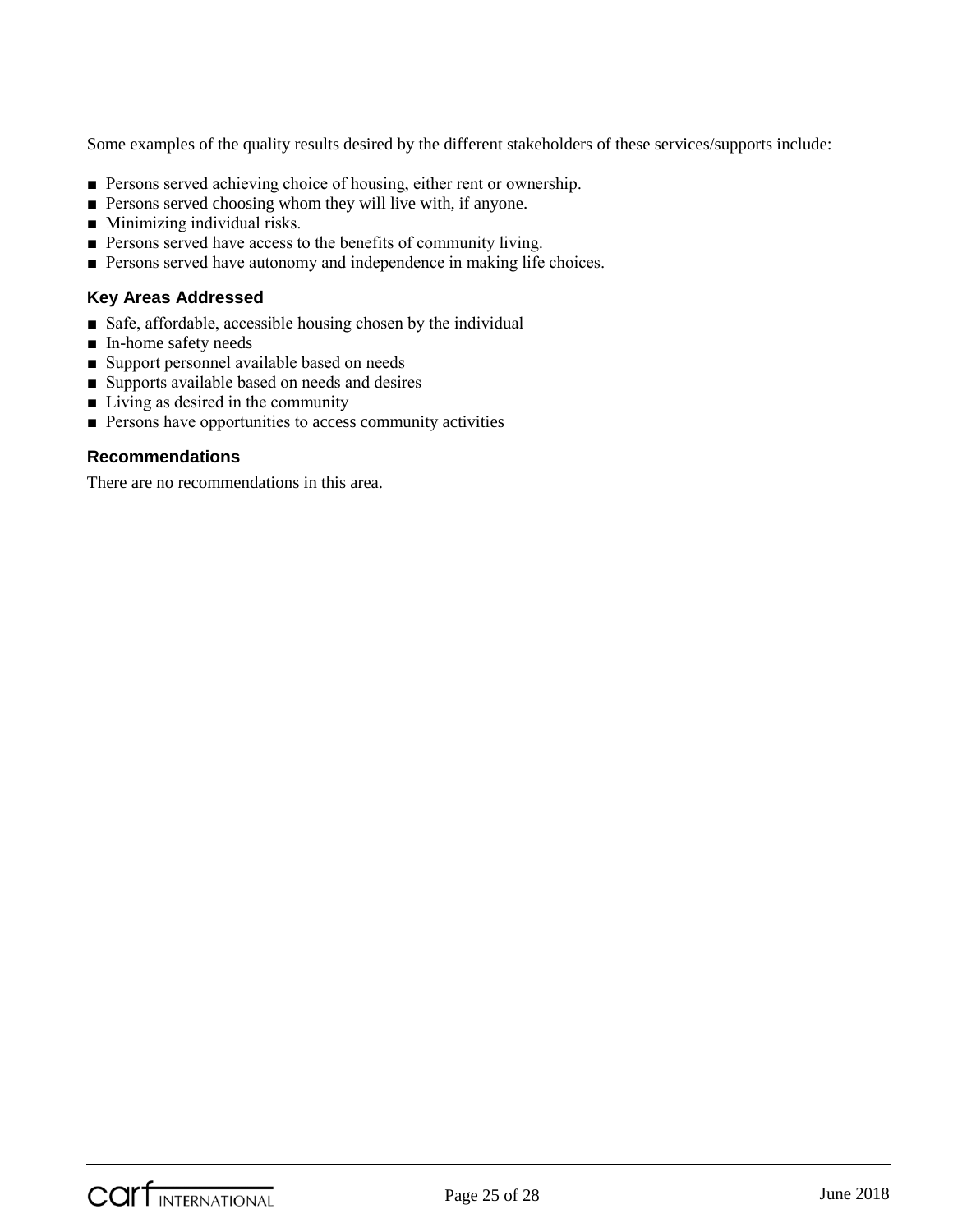## <span id="page-25-0"></span>**Program(s)/Service(s) by Location**

#### **Ark Regional Services**

1150 North Third Street Laramie, WY 82072

Community Employment Services: Employment Supports Community Employment Services: Job Development

#### **Ark Regional Services - 1260**

1260 North Fifth Street Laramie, WY 82070

Community Housing

#### **Ark Regional Services - 23rd Street**

1754 North 23rd Street Laramie, WY 82070

Community Housing

#### **Ark Regional Services - 516/518 Reynolds**

516/518 Reynolds Street Laramie, WY 82072

Community Housing

#### **Ark Regional Services - Apartment 17, 18, 19 & 20, Supervised Living**

1358 North Third Street, Apartments 17, 18, 19, & 20 Laramie, WY 82072

Community Housing

#### **Ark Regional Services - Beaufort #4**

530 Beaufort Street, Apartment 4 Laramie, WY 82072

Community Housing

#### **Ark Regional Services - Beaufort #96**

530 Beaufort Street, Apartment 96 Laramie, WY 82072

Community Housing

#### **Ark Regional Services - Center for Professional Development**

1160 North Third Street Laramie, WY 82072

Community Integration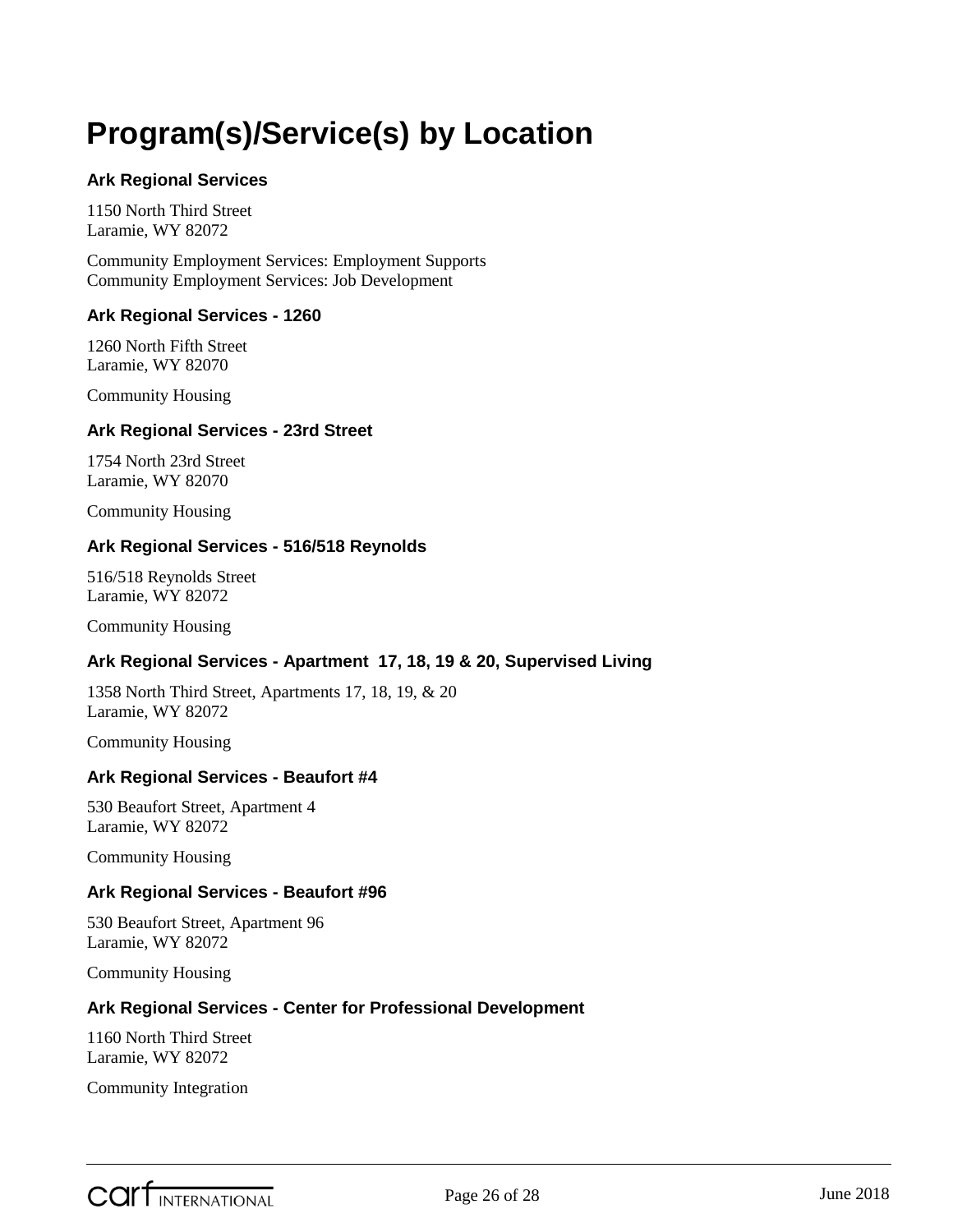#### **Ark Regional Services - Cooper Center for Creative Arts**

1174 North Fourth Street Laramie, WY 82072

Community Integration

#### **Ark Regional Services - Equestrian Center**

1375 Pine Street Laramie, WY 82070

Community Integration

#### **Ark Regional Services - Fifth Street**

1359 North Fifth Street Laramie, WY 82070

Community Housing

#### **Ark Regional Services - Hancock**

2145 Hancock Street Laramie, WY 82070

Community Housing

#### **Ark Regional Services - Nighthawk**

2209 Nighthawk Drive Laramie, WY 82072

Community Housing

#### **Ark Regional Services - Red House**

970 North Fifth Street Laramie, WY 82070

Community Housing

#### **Ark Regional Services - Sixth Street**

1658 North Sixth Street Laramie, WY 82070

Community Housing

#### **Ark Regional Services - Third Street**

1382 North Third Street Laramie, WY 82072

Community Housing